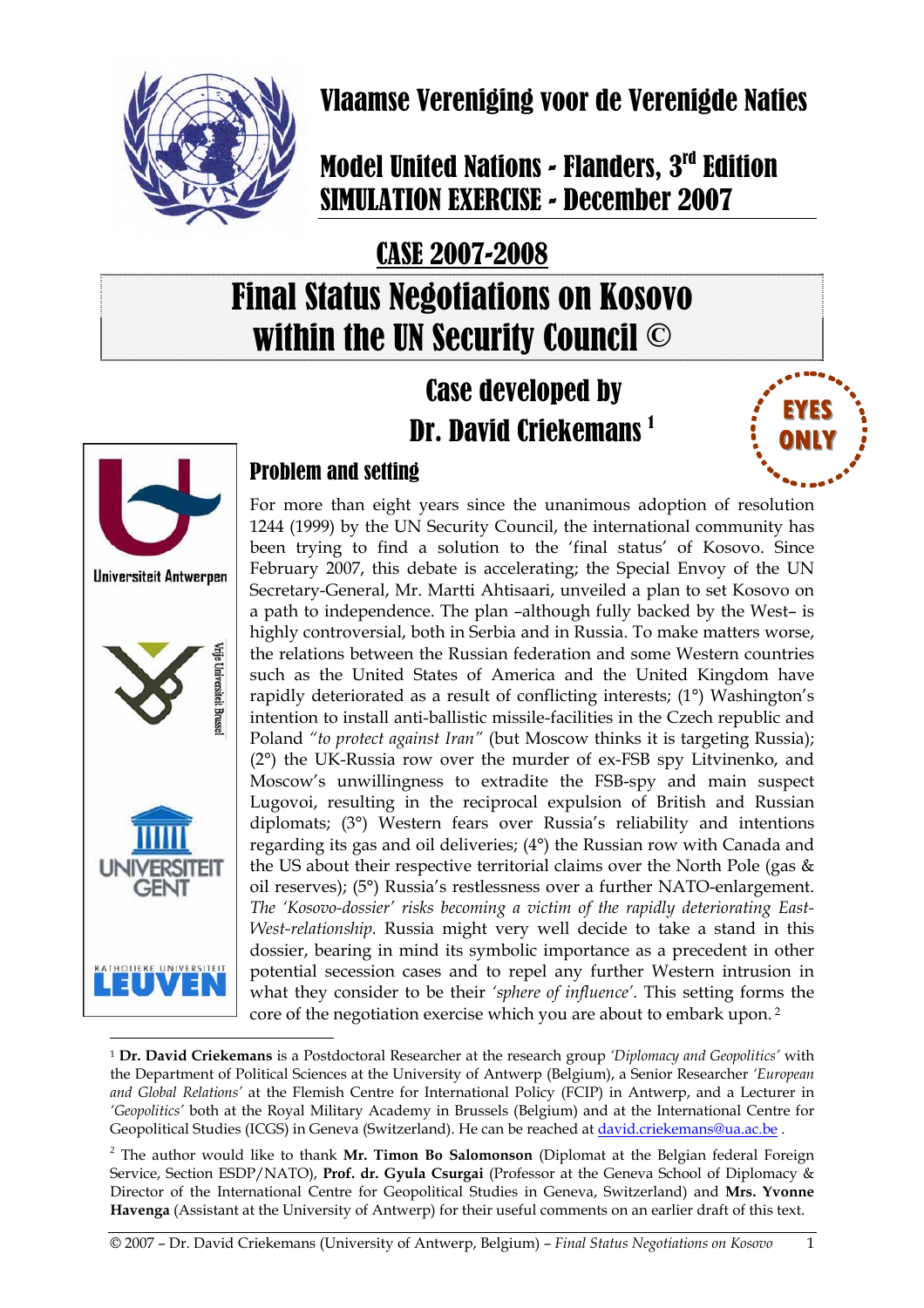## **Central Balkan Region SLOVENU** HUNGARY ROMANIA CROATIA **BOSNIA AND** Serbia HERZEGOVINA Bijelo<br>Prilin Kosovska<br>Mitrovica Montenegro .<sup>86</sup> **BULG.** CROATIA  $110$ THE FORMER YUGOSLAV Ting **ALBANIA** ITALY GREECE

## Historical Background (1): a brief history of the broader region

The Balkans can be considered as one of the most volatile areas in the world. Conflicts that evolve in this part of Europe are often tied into *or* may even affect *the global balance of power*, as the history of the twentieth century has proven both in 1914 as in 1991. The Balkans constitute a *buffer zone* which is influenced geopolitically after a shift in the global equilibrium. New power distributions also affect the regional minority issues, border questions, territorial contests and alliances. The origins of the divisions in the Balkans go as far back as the Western and Eastern Roman Empires, which divided the *catholic-christians* (today the Slovenes and the Croats) and the *orthodox-christians* (today the Serbs). The muslim factor was only introduced as a result of the invasion of Ottoman troops in the region of Kosovo, which forced the Serbs to retreat to the north. In this *'Battle for Kosovo'* in 1389 (in the *'Kosovo-Polje'*-

area), the Turkish sultan Murad I prevailed over the Serbian king Lazar. This defeat sealed the fate of Serbia for the next four centuries. Those areas which did not fall in Turkish hands, were to be governed by the Habsburg empire. In 1712, the whole of Serbia, Montenegro and Bosnia-Herzegovina fell under the influence of the Ottoman Empire. During the 19<sup>th</sup> century however, the Slavic peoples were able to very gradually push back the Ottoman sphere of influence, thanks to the help of Hungary and Russia. In 1804, Serbs revolted against the Turks, in 1830 Istanbul granted Serbia autonomy, and in 1868 the last Ottoman troops left Serbia. In 1878, the Congress of Berlin recognized the independence of Serbia. Austria-Hungary occupied Bosnia-Herzegovina and in 1908 annexed this area. In the first Balkan War of 1912, a coalition of Serbia, Montenegro, Greece and Bulgaria prevailed over the Turks, which retreated out of Macedonia. Serbia regained control of Kosovo from the Turks, a claim which was later recognized by the Treaty of London in 1913. In 1914, the Bosnian Serb nationalist Gavrilo Princip assassinated Ferdinand van Habsburg in Sarajevo, which triggered the First World War. In 1918, the *'Kingdom of Serbs, Croats and Slovenes'* was proclaimed, which lasted until 1929, when the *'Kingdom of Yugoslavia'* was proclaimed by the despotic leader Alexander I. During the Second World War, a large area of Kosovo became part of an Italian-controlled *Greater Albania.* However, Hitler was forced to come and help the Italian fascist troops to hold their positions. In 1944, the Russian Red Army freed the Partisans of Tito in Belgrade. On January 31st, 1946, the *'Socialist Federal Republic of Yugoslavia'* was proclaimed by Tito. This new state was administratively made up of six republics (Slovenia, Croatia, Bosnia-Herzegovina, Serbia, Montenegro and Macedonia) and two autonomous provinces (Vojvodina and Kosovo). Only one leftist political party held all power. During the 1960s, Belgrade was showing an increasing tolerance for Kosovar autonomy. The new constitution of 1974 introduced some *aspects of decentralisation*, but not in an outright way. When Tito died in 1980, he was succeeded by a collective presidium, but gradually the feelings of *nationalism* resurfaced... (Turner, 2002; Wijnaendts, 1993)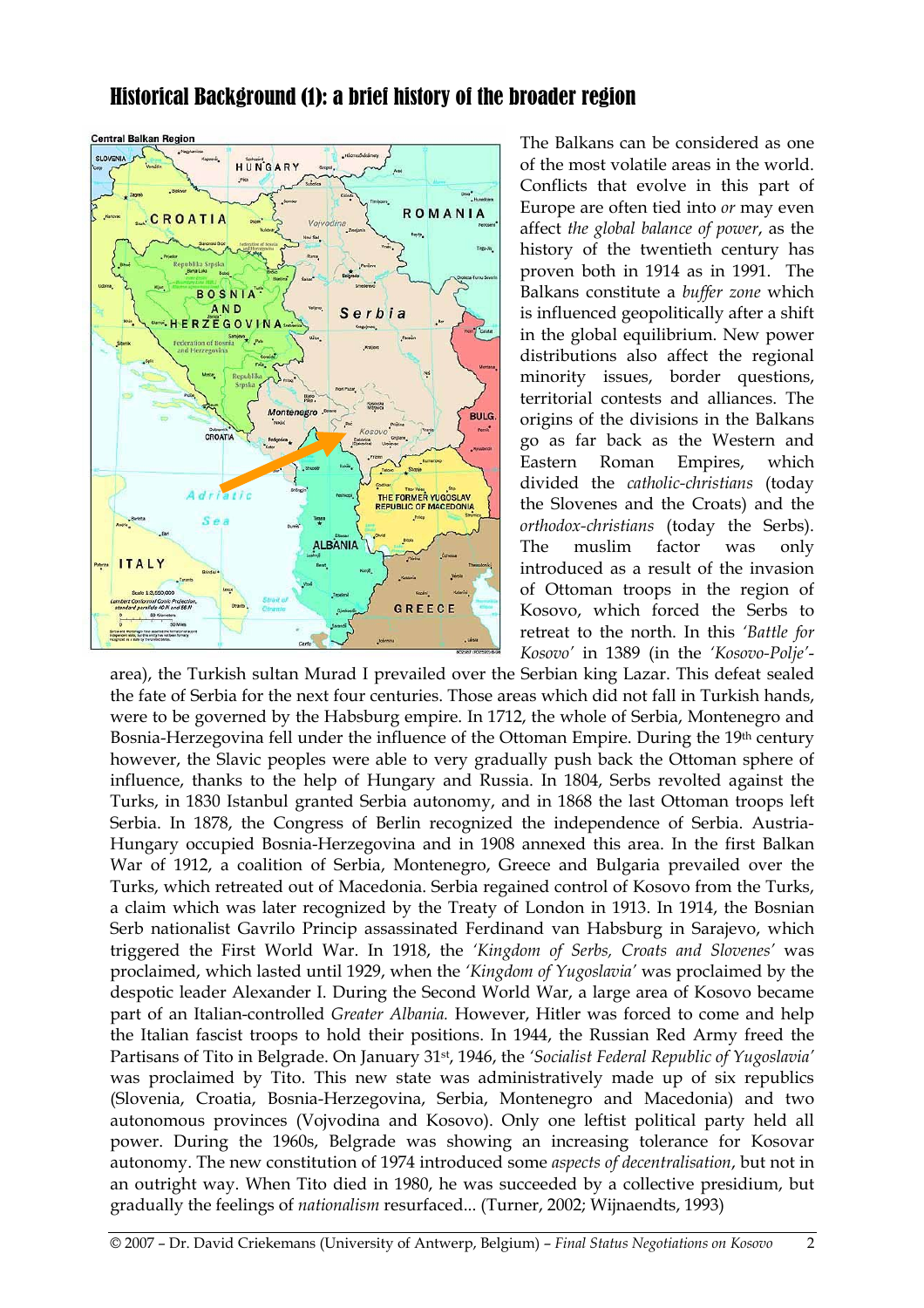## Historical Background (2): the question of Kosovo, from 1981 till 1999

In 1981, the Albanian people in Kosovo3 (which by then represented 80% of the population) asked the Serbian government to be awarded the status of 'republic', which was denied. Riots broke out, and the Serbian government declared a state of emergency. In 1989, exactly 500 years after the *'Battle for Kosovo'*, a renewed unrest was growing (Wijnaendts, 1993: 19-23). Troops surpressed the violence in the province. A Serb politician, Slobodan Milošević, made a political career for himself during a ceremony which was organised to remember the *'Battle for Kosovo'* as a symbol for Serbian identity. In 1989, Milošević abolished the autonomy of Kosovo within the Republic of Serbia



and also within the Yugoslav federation. On September  $7<sup>th</sup>$ , 1990, two thirds of the Kosovar delegates met secretly to adopt a constitutional declaration which stated that Kosovo would proclaim itself a *"republic within the Yugoslav federation"*. One year later, from September 26th till 30th , 1991, the Albanian population in Kosovo organised an underground referendum in which the new constitutional declaration was adopted by the people (De Vrieze, 2000: 5). Meanwhile in 1990, during a congress of the League of Yugoslav Communists, the idea of *'political pluralism'* was accepted. In 1991, the Slovenes and Croats declared independence, and were quickly recognized by Germany (Wijnaendts, 1993: 22-23). As a result of these developments, the Kosovar delegates declared on October 19th, 1991, to be a *"sovereign and independent state"* (cf. principle of *'self-determination'*). In July 1992, the writer Ibrahim Rugova of the Democratic League of Kosovo (LDK) was chosen as 'president' of the 'independent' Kosovo. The Albanians started to develop their own 'parallel society', with its own public institutions. However, this 'Republic of Kosovo' lacked exactly those elements which are typical of a state; control over its own territory, international recognition, passports, etc. The Serbs on the other hand, still believed it would be possible to "re-integrate" Kosovo within Serbia (cf. principle of *'territorial integrity'*). Serbs and Albanians within Kosovo tried to 'think away' the other population group and their institutions. The Serbs set up the basis for a resistance movement, while the Kosovar Albanians –thanks to their population overweight– could safely plea for peace, instead of waging war. Rugova was even received by U.S. president Bill Clinton in February 1994 with the words that he *"supported Rugova's peaceful politics"* (De Vrieze, 2000: 7-9). Rugova was later nicknamed the *"Gandhi of the Balkans"*, referring to his campaign of passive resistance. During the 1990s, the Balkans remained a volatile area, with wars raging (e.g. in Bosnia-Herzegovina). The conflict ended formally in 1995, when the *Dayton-Paris-Agreement* was signed between the warring parties.

Early 1998, it seemed as though no lessons were learned from the war in Bosnia. Slobodan Milošević, now president of Yugoslavia since 1997, had sent in his troops in Kosovo, to battle against the guerrilla fighters of the Kosovar Liberation Army, the UÇK. In the Dayton-Paris-Agreement little to nothing had been said or written about Kosovo. In 1998, Belgrade only experienced mild sanctions dating back from the war in Bosnia; no access to the services of the World Bank and the IMF (due to its unwillingness to start a dialogue with the Albanians in Kosovo). As a reaction to the guerrilla assaults of the UÇK, Serb troops started bombing

 $\overline{a}$ 

<sup>3</sup> Kosovo provides both a historical cradle of *Albanian "national renaissance"*, which began with the League of Prizren in 1878, and a centre-piece of *Serbian national mythology*, founded in its legendising of defeat by Ottoman Turks in the 1389 Battle of Kosovo Field (see supra). While Serbs argue their "historical right" to Kosovo and see Albanians as usurpers, Albanians claim they are decendants of the Illyrians, whose presence pre-dated the Serbs' arrival in the Balkans by several centuries (International Crisis Group, 2007).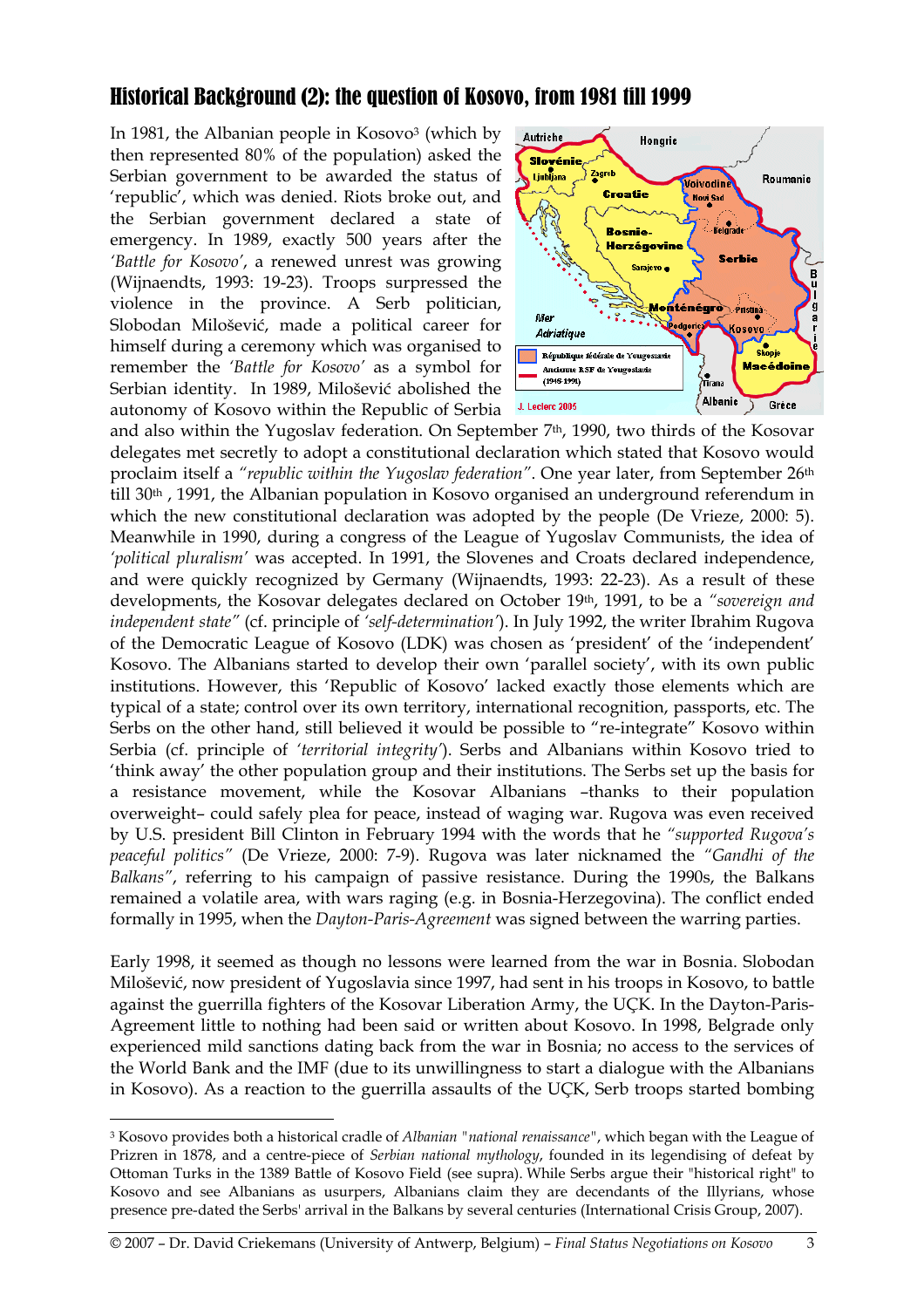and burning villages. The US initially hoped that Russia would be able to convince Milošević to stop the atrocities, but Moscow was only reluctantly willing to impose new 'soft' sanctions via the *Contact Group for Ex-Yugoslavia* (Van de Roer, 1999: 185-191). On March 9th, 1998, the Contact Group condemned the violence of both the UÇK and the Serb army. They demanded Milošević to stop the atrocities "within ten days". No response, and thus on March 25<sup>th</sup>, 1998, the Contact Group formulated a number of crucial principles for a solution in Kosovo; no independence and no *'status quo'*, but an *'enhanced status'* within the Yugoslav federation. The communiqué formulated it as follows: *"a substantial degree of autonomy which must include meaningful self-administration"*. This clearly entailed a form of autonomy which was considerably more far-reaching than under the former Yugoslav constitution of 1974. On March 31st, 1998, the UN Security Council adopted resolution 1160, declaring a new weapons embargo upon Yugoslavia, including Kosovo, but the violence continued (De Vrieze, 2000: 34-35). The fatalities grew to 2.000, the number of refugees to Albania and Macedonia numbered around 370.000 (almost 20% of the Albanian population in Kosovo). The conflict dragged on. The international community was able to force the Serbs and Albanians to the negotiation table in the French castle of Rambouillet, where talks started from February 8th, 1999 onwards. The idea was to develop a political agreement acceptable to both parties, after which the pressure upon Milošević would be increased to cease the violence. But Russia was not fully in line with the other parties within the Contact Group, one could state that hence the international community was effectively *split down the middle*. On the ground however, the atrocities of the Serb troops grew ever more appalling (De Vrieze, 2000: 75-90). On March 15th, 1999, a conference in Paris was organised on the implementation of the Rambouilletagreements. The Kosovar Albanians signed and placed their fate into the hands of the international community, Belgrade however did not sign, even after the Russian Foreign Affairs-minister urged Milošević to do so. Milošević was convinced that agreeing on NATOground forces in Kosovo would also mean the end of his regime (De Vrieze, 2000: 94-95).

On March 24th, 1999, NATO started bombing Yugoslav military targets (Van de Roer, 1999: 185-191). This action was called *"a humanitarian intervention"*. The problem was that the UN Security Council had not formally given the 'go ahead' for such a course of action, since the Russian federation would probably have vetoed such a resolution. The U.S. Government referred to the UN Security Council Resolutions 1199 (23 September 1998) and 1203 (24 October 1998), in which the international community had expressed its *'concern'* over the developments within Kosovo. These hardly gave NATO a mandate to intervene. Moreover, as a result of the NATO-actions, the Security Council was no longer able to take a further position, which frustrated China and Russia. The question can thus be posed whether NATO at that time had not appropriated the right to place *itself* above the UN Security Council (Criekemans, 1999a & 1999b). The developments which took place back then still linger on in the minds of diplomats, in particular those from Russia and China.4 The NATObombardments, although controversial, seemed to work. On June 9th, 1999, after 78 days of air attacks, Milošević finally agreed to withdraw his troops, and NATO called off further air strikes (Turner, 2002: 1978). Milošević's dream of a *'Greater Serbia'* was mortally smashed. On June 10th, 1999, the UN Security Council unanimously adopted *Resolution 1244.* With this resolution, the Security Council responded to Milošević's actions in Kosovo by denying Serbia a role in its governance, placing Kosovo under temporary UN supervision. As a result of resolution 1244 (1999), the United Nations Mission in Kosovo (UNMIK) was established with the intention to have all legislative, executive and judicial authority throughout Kosovo. The UN set up a Kosovo Peace Implementation Force (KFOR), and NATO-forces arrived in the province. The question of Kosovo's final status was put on hold, for the time being.

 $\overline{a}$ 

<sup>4</sup> In 1999, the Russian foreign minister Igor Ivanov said in his speech before the Russian Duma that the NATO-campaign *'Allied Force'* and its bombardments of Serbia could be called *"one of the darkest pages in the history of Europe after the Second World War"* (Criekemans, 1999a). China has not forgotten that NATO 'accidentally' bombed its embassy in Belgrade during *Operation Allied Force*, for which NATO apologized...

<sup>© 2007 –</sup> Dr. David Criekemans (University of Antwerp, Belgium) – *Final Status Negotiations on Kosovo* 4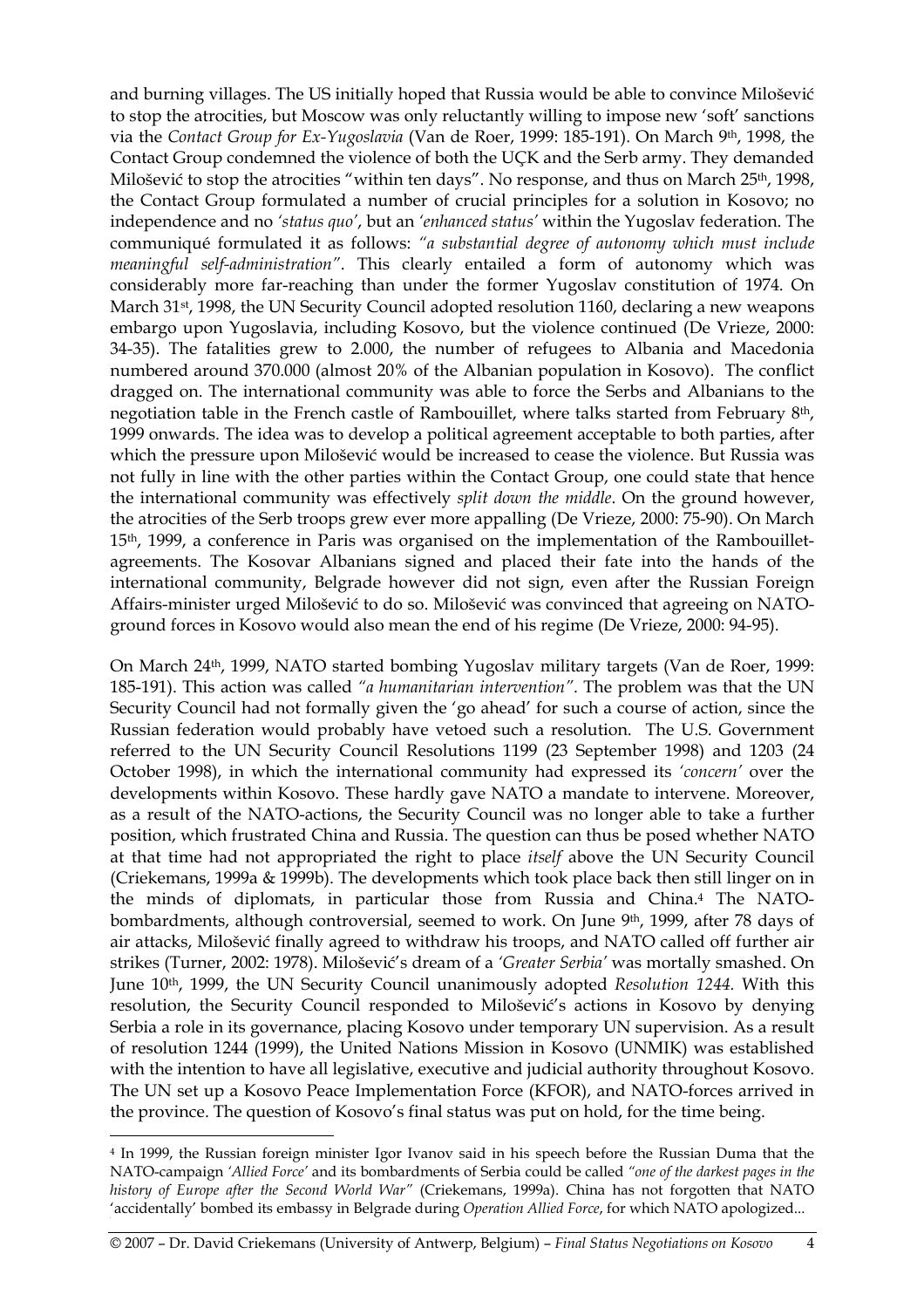## Situation on the ground (1): the 'make up' of Kosovo



Kosovo has a territory of 10.887 sq. km. The territory is composed of a variety of mountainous terrain (highest summit of 2.656 meters) and large plateaus. Its climate is continental, marked by hot summers and fairly strong winters. Some 2 million people live in Kosovo today. The capital, Pristina, is the largest city with 600.000 inhabitants. Mitrovica, in which also a Belgian military detachment is stationed, is the third largest city. The *Independent International Commission for Kosovo* has estimated that in the period between March 24 to June 19, 1999, the number of killings approximated 10,000, with the vast majority of the victims being Kosovar Albanians killed by Serbian forces. Approximately 863,000 civilians sought or were forced into refuge

outside Kosovo and an additional 590,000 were internally displaced. There is also evidence of widespread rape and torture, as well as looting and extortion. The scars of the conflict are still very much alive. Today, around 88% are ethnic Albanians, 7% are Serbs and 4% are from quite diverse nationalities (Sinti, Roma, Croats, Turks, Bosnians, Gorans, etc.).

The economic situation in Kosovo is not good. In 1998, Milošević nationalised a lot of companies in Kosovo, for instance the Trepça industrial complex in Mitrovica. This was one of the most important in Kosovo, and provided tens of thousands of Albanian Kosovars with an income (OSCE, 2006). The Serb management of the Kosovar economy forced the Albanian Kosovars to develop their own parallel 'black economy'. After Serbia withdrew in 1999, the initial economic growth was badly limited by the almost inexistent economic infrastructure of Kosovo. One of the prime objectives of UNMIK was to restore the basic utilities and services, to install a minimal social network and to rebuild Kosovo's infrastructure. The development of the primary goods and services went well, but the re-building of the infrastructure lagged behind schedule. Kosovo still lacks good telecommunication services, as well as a consistent energy and water supply, which inhibits the economic development. Furthermore, the rate of unemployment is extremely high (at least 60%), the black market and the corruption remain important problems. Kosovo does however have a limited supply of natural resources; timber, coal, lead, zinc, chromium and silver. The lack of a perspective on the final status of Kosovo has over the years hindered the development of concrete rules, regulations and laws which could have facilitated economic development. For instance, in Kosovo the Serb and Albanian populations do not have a uniform diploma-system. This poor 'knowledge basis' in the educational system is problematic for future economic development. Because the political system remains uncertain, the judicial system is fragile (International Crisis Group, 2001). Furthermore, because of its uncertain judicial situation, Kosovo cannot lend any money from international institutions.

The continuing and structural unemployment has resulted in Kosovo having the lowest labour productivity in the whole of Europe. The international community thus has not been able to fundamentally reverse the economical variables. These elements show that the *only* way for the situation on the ground to improve, is to debate the *final status* of Kosovo, so as to puncture the political and judicial vacuum. In March 2004, there were clashes between the Albanian and Serb populations. This *'wake up call'* led to a new impetus in the political process; UN Envoy Kai Eide was asked to write a report on the Kosovo-situation, which he presented on October, 24th, 2005. The analysis of Eide was clear and unequivocal; the negotiations on the final status of Kosovo should *begin at once*, only then could the situation on the ground be improved and a further destabilization be avoided (Leurdijk, 2007: 6).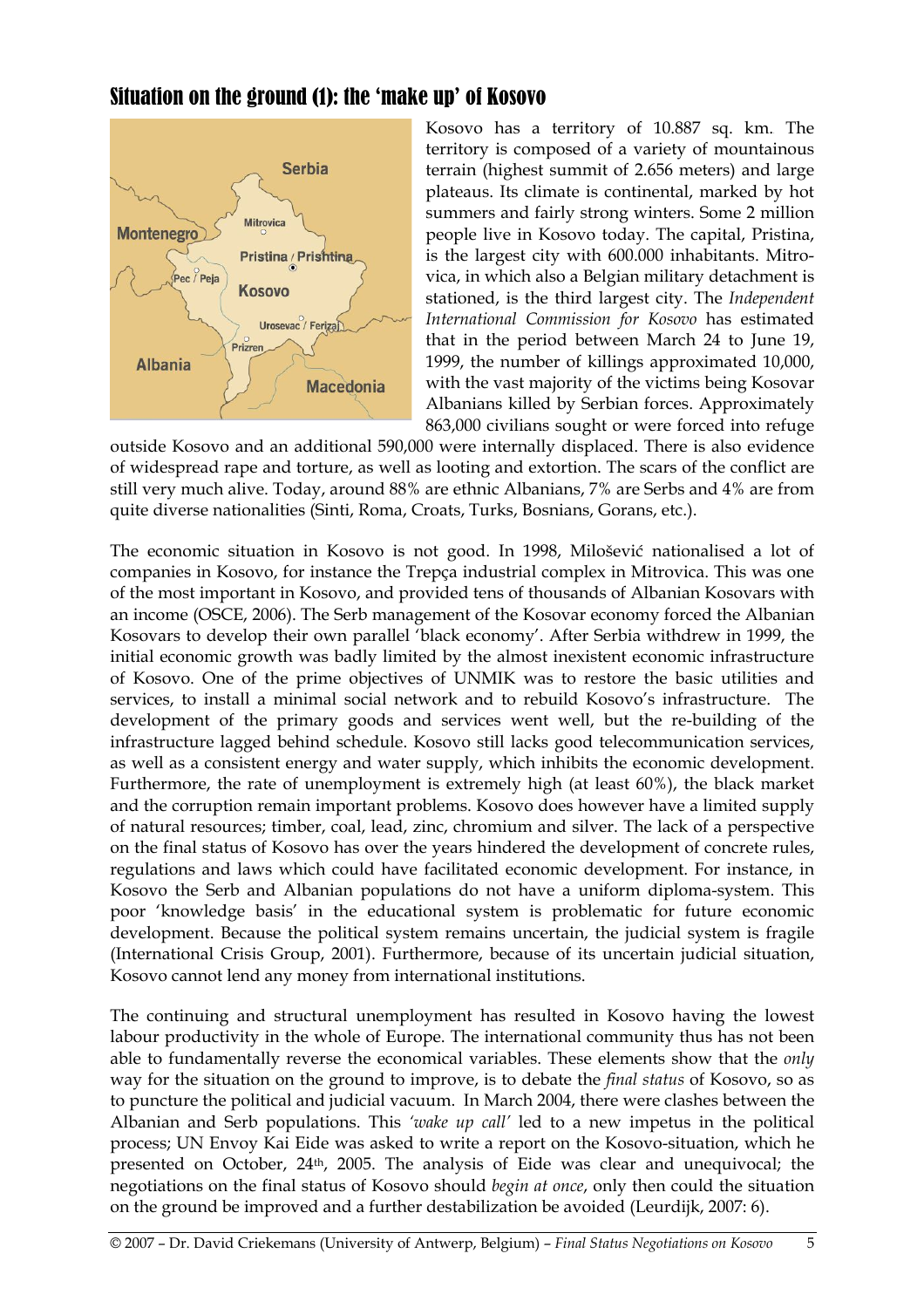## Situation on the ground (2): a complex geopolitical situation

During the past years, Kosovo has effectively been a U.N. protectorate, guaranteed by Western power projection. It has been forced out of the sphere of influence of the orthodoxannex-Russian power complex, a situation that is difficult to accept by the Kremlin. Some geopolitical analysts claim that the Anglo-American powers *instrumentalize* the (Western) Balkans in their geopolitical goal to contain and encircle Russia via isolating Serbia. According to these analysts, the secession of Montenegro from Serbia in June, 2006 should also be seen in this context. Serbia has become land-locked, and today finds itself in a much weaker position than a few years ago, which also reflects upon the Russian federation's role in the area. According to this view, the United Kingdom and the United States of America, together with some other partners, are thus actively engaged in *re-defining* the power balance in the region. The Kosovo-dossier can thus be considered as a "pawn" in this *high politics' geopolitical game of chess* among the major powers in the world.

A last geopolitical variable should also be taken into account when studying and negotiating this complex region; *the demographical dimension*. Three essentials can be mentioned;

• *First*, within Kosovo itself, there are still some places where a majority of Serbs live today; to the north of the city Mitrovica (the area bordering Serbia), and a scattered group in the southeast.7 The map below provides a good overview. The main question in this regard is what will happen with these Serb enclaves as soon as Kosovo will become independent? What guarantees are there so as to provide the Kosovar Serbs with genuine security, and access to public goods?



Source: http://www.tlfq.ulaval.ca/AXL/europe/Kosovo.htm

 $\overline{a}$ 

<sup>7</sup> In 1929, the Serbs represented 61% of the population in Kosovo. During World War II, 100.000 Serbs left Kosovo. After 1945, the Albanians had a much higher birth rate than the Serbs. By 1974, the Albanians represented 75% of the population in Kosovo. By the end of the 1980s, the Serbs represented 10% of the total population. Since the NATO bombings of 1999, the number of Serbs has further decreased to approximately 7% of the total population in Kosovo.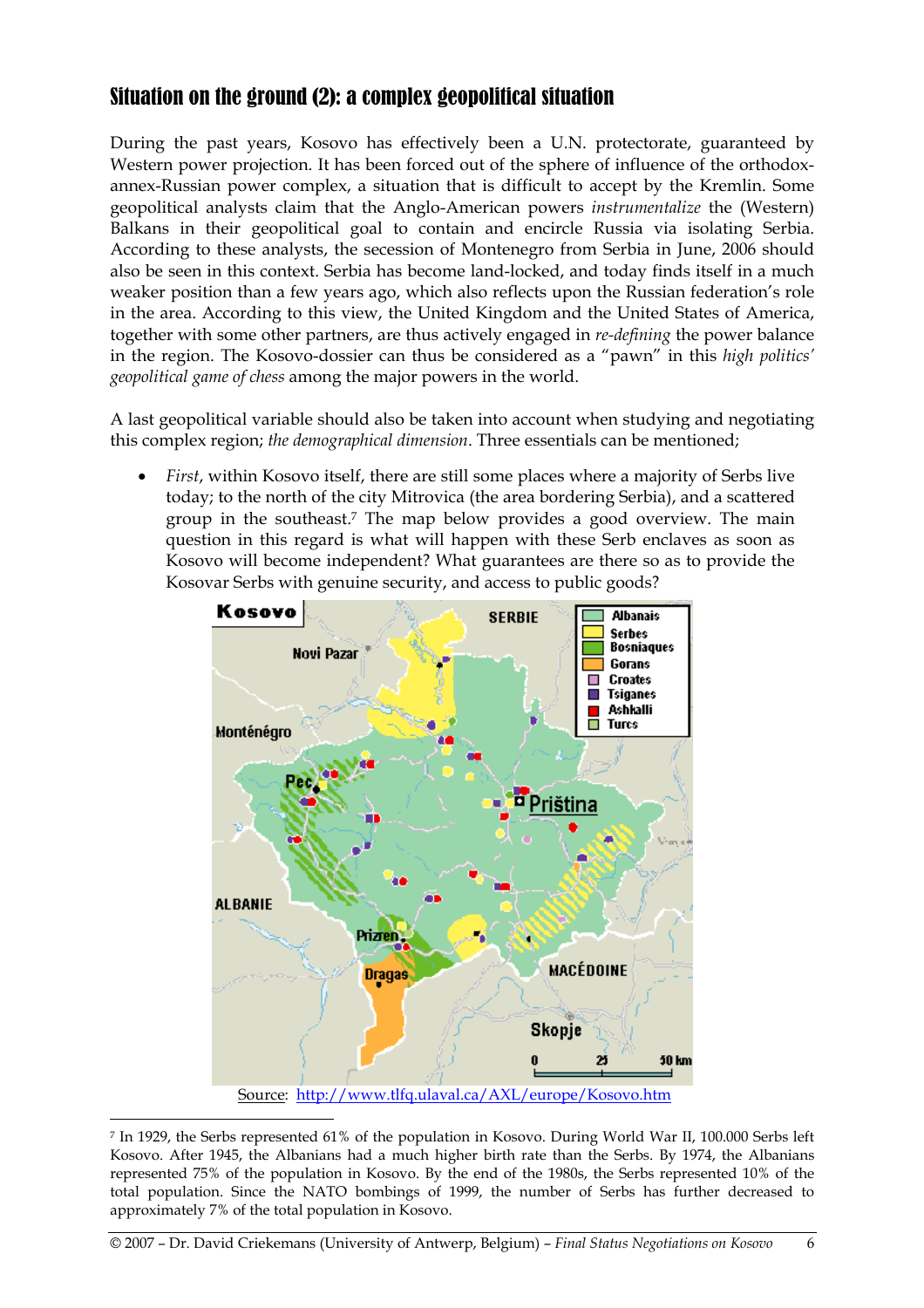• *Second*, an independent Kosovo might have serious wider geopolitical consequences in the years to come. The population of Kosovo is young, and rapidly increasing. It would find a natural ally in Albania, although some officials in this country are not all that eager to help an economically weak Kosovo. Nevertheless, there is a real chance that the old dream of a 'greater Albania' would start materializing, which would have serious consequences for the power distribution in the whole *'Western Balkans'*, as they have been re-labelled in recent years. This situation is even more life-threatening for a nearby country in the south east; the Former Yugoslav Republic of Macedonia (FYROM). Already in the northern part of FYROM, a large Albanian population group is living (see map below). When Kosovo would be independent, it is clear that the *'Albanian Macedonians'* would lean towards Priština. If that were to happen, the very existence of the FYROM would be mortally endangered. One should keep in mind that on the southern part of FYROM an EU- and NATO-member, Greece, also has designs on FYROM, by claiming that Macedonia was once, and always has been, a Greek province and should therefore adhere to *"Athens' wishes and political steering"*.



Source: Rexhep Qosja, *La Question Albanaise.* Paris: Fayard, 1995.

• *Third,* the debate on the future status of Kosovo might open a *'pandora's box'* in the region, and question the *'status quo'*. As Professor Gyula Csurgai wrote in his book *'La nation et ses territories en Europe centrale. Une approche géopolitique'* (Peter Lang, 2005), the Kosovo debate might also generate an impact on other minorities in the region, such as the 3 million Hungarians who live outside Hungary (p. 87). If the *status quo* is transformed elsewhere, why should other peoples in similar conditions accept their predicament and not try to re-shape their situation? In particular, one could think of the northern part of Serbia, *Voijvodina or* of the *Republica Srpska*, the Serbs currently still living within Bosnia-Herzegovina. The Kremlin itself warns that a Kosovar independence might also boost independence movements in such regions as South-Ossetia, Abkhazia and Transnistria.

The conclusion can thus be drawn that *every* negotiation on the *'final status'* of Kosovo should take into account the wider geopolitical consequences such a decision would entail *for the region itself*, and ultimately also for *global power dynamics*. The complexity and entanglement of this dossier with other issues in current international politics cannot be underestimated.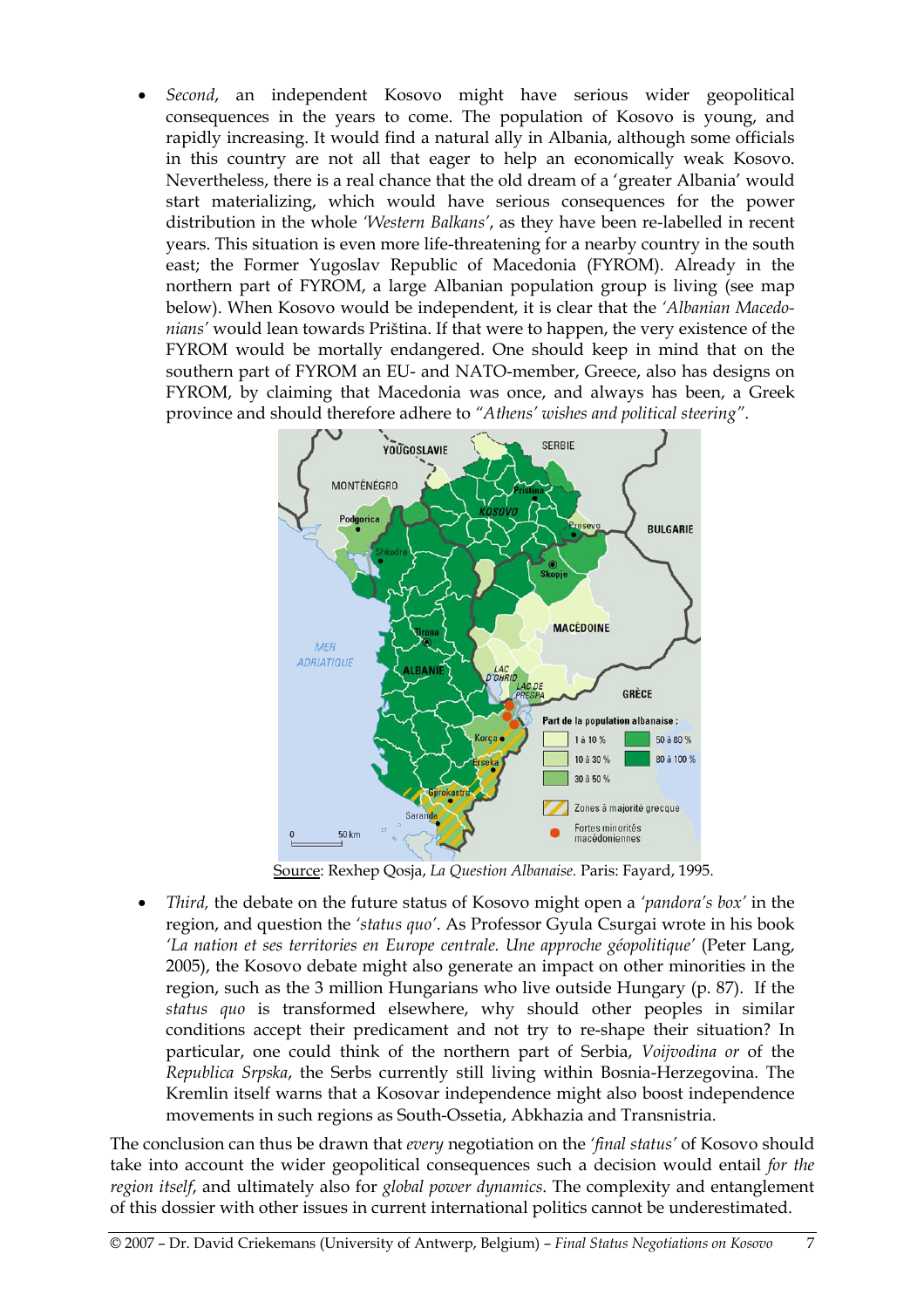## Situation on the ground (3): deployment of stabilization forces & current impasse

For the moment, the following international presence in Kosovo can be mentioned; (1°) the *UNMIK mission*: 483 international, 1,967 national, 142 UN volunteers as of 30 March 2007, (2°) an *OSCE mission*: 1,300 staff (310 international and 990 local as of 39 September 2006) (Pillar 3) and 447 (114 international and 333 local staff as of 31 March 2007) (Pillar 4), (3°) an *initial EU mission*: 125 international staff, 336 local staff.

The European Council decided on April 10th, 2006 to establish an *'EU Planning Team'* to prepare for a possible, but still uncertain *ESDP Rule of Law Mission*, focusing on advice, mentoring and monitoring of the police and judicial system in Kosovo. This civilian ESDP operation would be about 2,700 staff (*police officers, judges, customs agents*, of which +/- 2,000 international) (European Commission, 2007 & Belgian federal Foreign Service). *Conditio sine qua non* of deploying the actual mission has always been a new Security Council Resolution replacing 1244 (and based on the Ahtisaari proposal for a new Status Settlement).

An *additional problem* is the *de facto* winding down of UNMIK due to the fact that personnel is already gradually moving away to new jobs. The credibility and capacity of UNMIK to deal with security and day-to-day-governance is thus rapidly diminishing. At the same time, as long as there is no international deal on the final status of Kosovo, the EU's civilian ESDP operation cannot really start off. This situation creates an impasse which cannot be afforded to continue. Furthermore, the European Union may very well have to reconsider its position towards a situation in continuous flux.

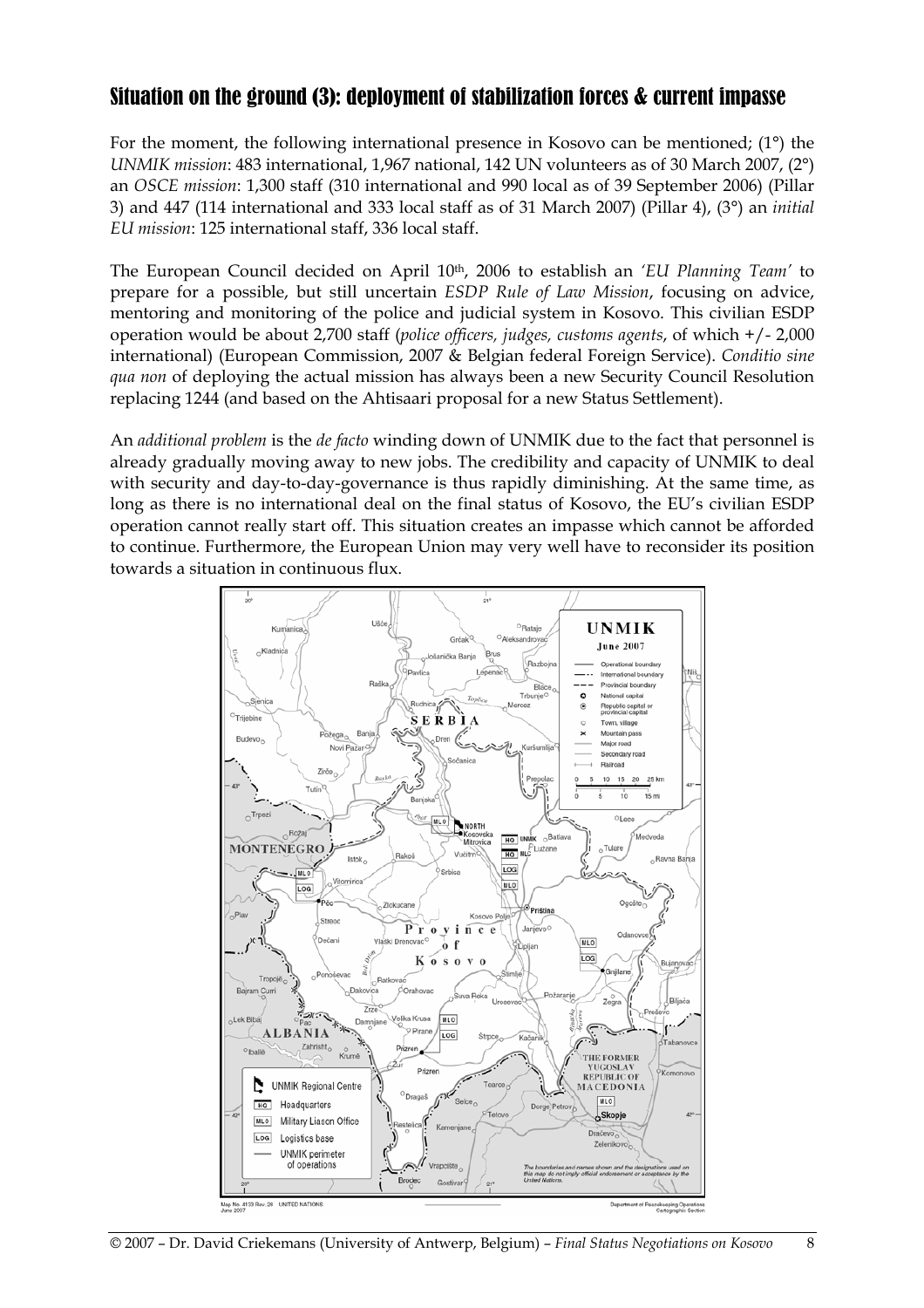## Diplomatic Developments, October 2003 – March 2007

After 1999, a long period took place in which the debate about the final status of Kosovo was effectively frozen. In October 2003, the first direct talks between Serbian and Kosovo Albanian leaders started. In December 2003, the UN set out the conditions for final status negotiations, to be taken place in 2005. On October 24th, 2005, the UN Security Council (UNSC) gave the 'go ahead' for negotiations on the future status of Kosovo. In November 2005, the former Finnish president Martti Ahtisaari was appointed as *'Special Envoy for the future status process for Kosovo'* by the UN Secretary-General. Ahtisaari's mission was to facilitate a political settlement that would determine the future status of Kosovo. To achieve such a political settlement, Ahtisaari and his team held exhaustive negotiations with the leadership of Serbia and Kosovo. However, on January 21st, 2006, President Rugova died after a battle with lung cancer. Rugova's LDK party nominated law professor Fatmir Sejdiu as Kosovo's new president, which was confirmed by a vote in parliament on February 10<sup>th</sup>, 2006. The first rounds of face-to-face final status talks, delayed following Rugova's death, were held in Vienna, both on February 20<sup>th</sup> - 21<sup>st</sup> and on March 17<sup>th</sup>, 2006, focusing on *decentralization*. In July 2006, the first direct talks between *ethnic* Serbian and Albanian Kosovar leaders on the *future status of Kosovo* took place in Vienna. In February 2007, Special Envoy Martti Ahtisaari unveiled a plan to set Kosovo on a path to independence. In his report to the UN Secretary-General, dated March 26th, 2007 (S/2007/168), Ahtisaari wrote:

*"Throughout the process and on numerous occasions, both parties have reaffirmed their categorical, diametrically opposed positions: Belgrade demands Kosovo's autonomy*  within Serbia, while Pristina will accept nothing short of independence. Even on *practical issues such as decentralization, community rights, the protection of cultural and religious heritage and economic matters, conceptual differences — almost always related to the question of status — persist, and only modest progress could be achieved."* 

In his report to the UN Secretary-General Ban-Ki Moon, Ahtisaari concluded the following:

- *Reintegration into Serbia is not a viable option*
- *Continued international administration is not sustainable*
- *Independence with international supervision is the only viable option*

Ban-Ki Moon supported the report fully, and tabled it to the UNSC. The most important elements of Ahtisaari's plan are the following (see also original document for a full reading):

- *Governance:* A new constitution will be drafted which will state that Kosovo will become a democratically governed, multi-ethnic society based upon respect for the law, human rights and fundamental freedoms. Kosovo would be able to develop its own paradiplomatic activities (*ius tractati* – concluding treaties with other countries, and *ius legationis* – membership of international organisations).
- *The rights of communities:* the national, cultural, linguistic and religious identities of all Communities in Kosovo will be protected. They all will be represented and able to participate in the political and decision-making processes (also in the national parliament). Kosovo will have its own national symbols (e.g. a flag). Albanian and Serb will become the two official languages. All refugees and internally displaced persons (IDP's) from Kosovo will have the right to return and reclaim their property and possessions in accordance with international and domestic law.
- *Decentralisation:* municipalities will form the basic units of self-government in Kosovo. These provisions aim for good governance, efficiency and effectiveness in public service. In particular they are aimed for the Serbian communities in Kosovo, which will enjoy a high degree of control over their own affairs.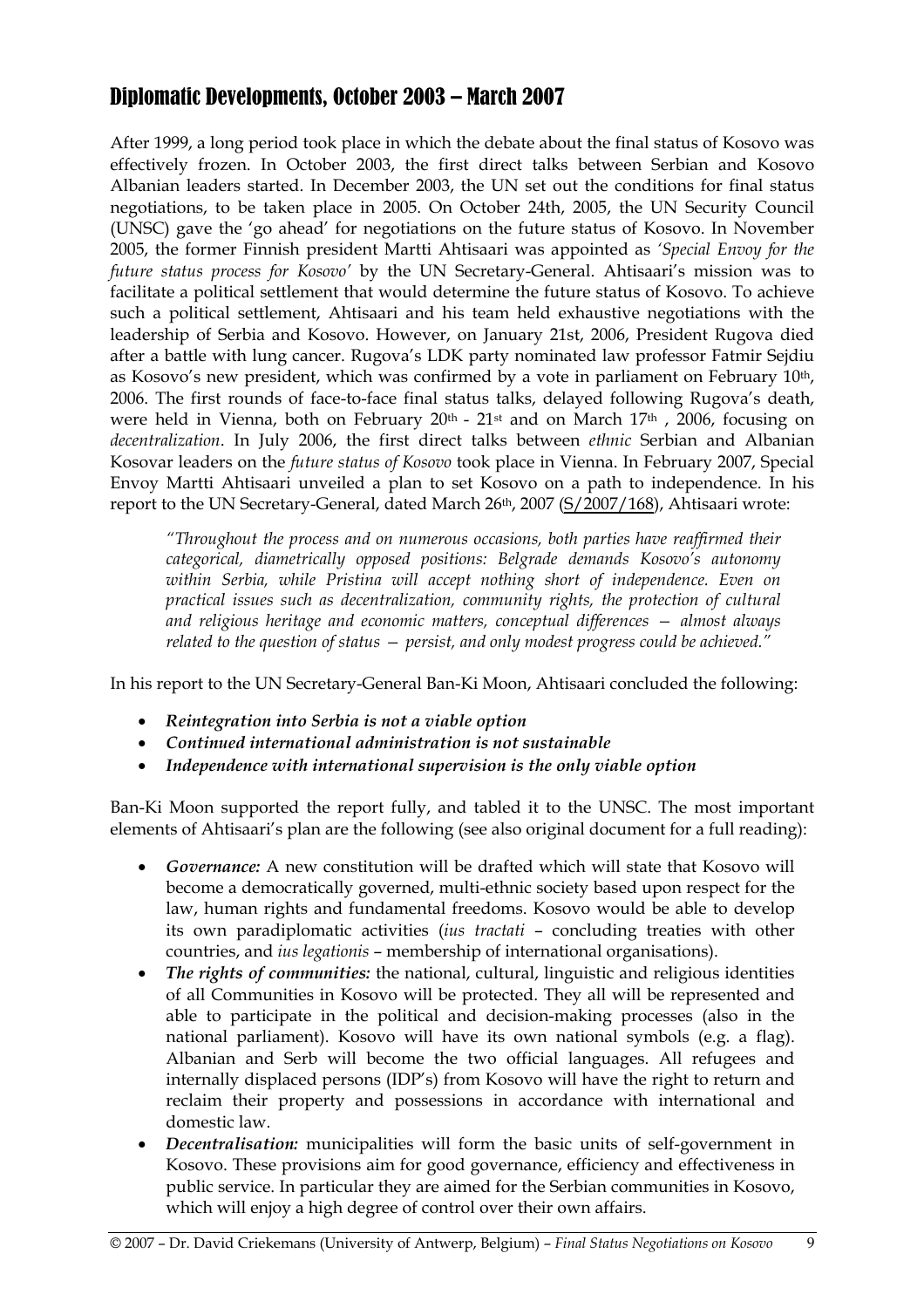- *The judicial system:* the plan tries to ensure a judicial system that is impartial, independent & professional, and a reflection of Kosovo's multi-ethnic character.
- *Protection of the religious and cultural heritage:* Ahtisaari proposed autonomy and protection of all religious denominations and their sites within the Kosovar territory. Thus, the Serbian Orthodox Church (SOC) in Kosovo will be able to function fully.8 The International Civilian Representative (ICR, see infra) will establish an Implementation and Monitoring Council (IMC) to monitor and facilitate full implementation of the special arrangements and protection of the SOC. NATO will also provide 'extra physical security' for specific locations until the responsibility can be transferred to the local police.
- *Returns & protection of property:* All refugees and IDPs from Kosovo will have the right to return and reclaim their property and personal possessions based upon a voluntary and informed decision. The Settlement reaffirms the principle that displaced persons will be able to return to a place of their choice in Kosovo, and not only to their original place of residence. The Settlement also calls upon Kosovo and Serbia to cooperate fully with each other and the International Committee of the Red Cross to resolve the fate of missing persons.
- *Economy:* The Settlement includes specific provisions designed to promote and safeguard sustainable economic development in Kosovo.
- *Security:* The Settlement provides for a professional, multi-ethnic and democratic Kosovo security sector, encouraging significant local ownership in its development, while retaining a level of international oversight necessary for ultimate success in this sensitive area. The Kosovo Police Force will have a unified chain of command throughout Kosovo, with local police officers reflecting the ethnic composition of the municipality in which they serve. In Kosovo Serb majority municipalities, the Municipal Assembly will have enhanced competencies in the selection of the police station commander. A new professional and multiethnic Kosovo Security Force will be established within one year after the end of the 120-day transition period envisaged in the Settlement. It will have a maximum of 2,500 active members and 800 reserve members.
- *An International Civil Representative (ICR):* this representative will be doublehatted (the same person as the European Union Special Representative). He/she will be appointed by an International Steering Group, and be the ultimate supervisory authority over implementation of the Settlement. The International Civilian Representative will have no direct role in the administration of Kosovo, but will have strong corrective powers to ensure successful implementation of the Settlement. Among his/her powers; *the ability to annul decisions or laws adopted by Kosovo authorities and sanction & remove public officials whose actions he/she determines to be inconsistent with the Settlement*. The mandate will continue until the International Steering Group determines that Kosovo reaches the terms of the Settlement.
- *A European ESDP-mission:* this European Security and Defence Policy Mission will monitor, mentor and advise on all areas related to the rule of law in Kosovo. It will have the right to investigate and prosecute independently sensitive crimes, such as organized crime, inter-ethnic crime, financial crime, and war crimes. It will also have limited executive authority to ensure Kosovo's rule of law institutions are effective and functional (e.g. in border control and in crowd and riot control).
- *An international military presence:* this will be a NATO-led military mission. It will continue the current task of the Kosovo Force (KFOR) to provide a safe and secure environment throughout Kosovo, in conjunction with the ICR and in support of Kosovo's institutions until such time as they are capable of assuming the full range of security responsibilities.

 $\overline{a}$ 

<sup>8</sup> The most important Serbian Orthodox monasteries are located in Kosovo (Friesendorf, 2007).

<sup>© 2007 –</sup> Dr. David Criekemans (University of Antwerp, Belgium) – *Final Status Negotiations on Kosovo* 10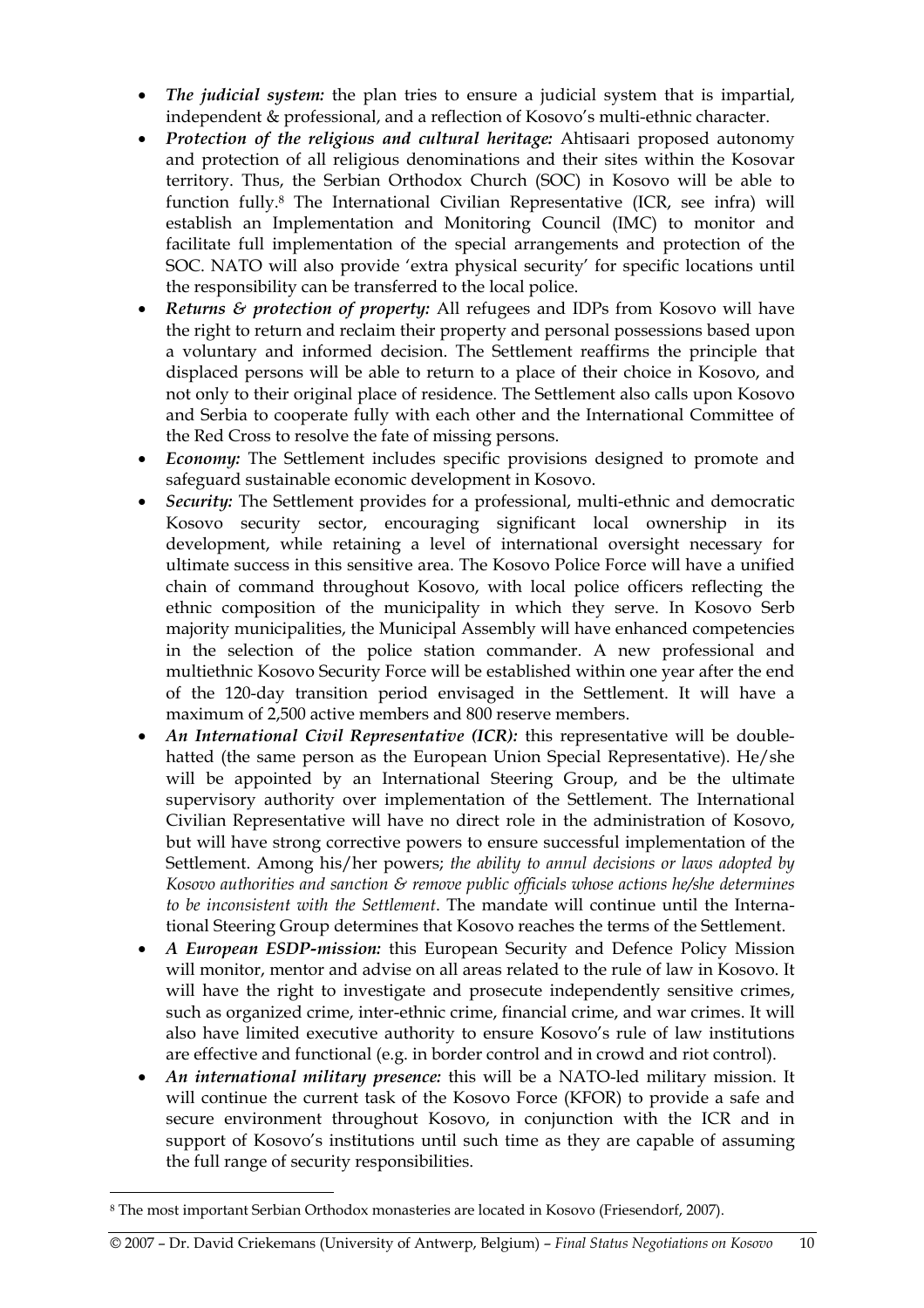- *Organization for Security and Cooperation in Europe mission in Kosovo:* The OSCE, with its extensive field presence in Kosovo, is requested to assist in the monitoring necessary for a successful implementation of the Settlement.
- *Implementation:* Upon the entry into force of the Settlement, there will be a 120 day transition period during which the existing mandate of UNMIK remains unchanged. During the transition period, the Kosovo Assembly, in consultation with the International Civilian Representative, will be responsible for approving a new constitution and the legislation necessary for the implementation of the Settlement and the establishment of the new Kosovo institutions it calls for. The constitution and legislation will become effective immediately upon the conclusion of the transition period. At the end of the transition period the UNMIK mandate will expire and all legislative and executive authority vested in UNMIK will be transferred *en bloc* to the authorities of Kosovo, in accordance with the Settlement. Finally, general and local elections are to be held within nine months of the entry into force of the Settlement.

## Information Mission by the members of the UNSC, 24-29 April 2007

On April 19th, 2007, the members of the UN Security Council decided to go on a 'fact finding' or 'Information Mission' on the subject of the 'Kosovo issue' from 24 to 29 April 2007. The mission was led by Johan C. Verbeke, Permanent Representative of Belgium. The following paragraphs report on the *main elements* which were brought to light by the mission, they are *entirely* based upon the Report of this visit, dated May 4th, 2007 (S/2007/256).

Before visiting the region, the mission visited Brussels on 25 April, where it had discussions with the Secretary-General of the North Atlantic Treaty Organization (NATO), Jaap de Hoop Scheffer; the Special Envoy of the European Union for Kosovo, Stefan Lehne; and the European Enlargement Commissioner, Ollè Rehn:

- The Secretary-General of NATO described the security situation in Kosovo as calm but tense. He supported the Kosovo settlement proposal and recommendation on Kosovo's future status proposed by the Special Envoy, Martti Ahtisaari. NATO is preparing to lead the international military presence in Kosovo as envisaged in the settlement proposal. Under the proposal, NATO would maintain responsibility for ensuring a safe and secure environment, it would supervise and train the envisaged Kosovo Security Force, and would manage the dissolution of the Kosovo Protection Corps. The protection of identified Serb patrimonial and religious sites in Kosovo, which he expected would be required for the foreseeable future, was a long-term priority and NATO was prepared to carry out this task as long as necessary. The Secretary-General emphasized that NATO would need a Security Council resolution under Chapter VII in order to accomplish these tasks.
- Stefan Lehne believed that maintaining the *status quo* in Kosovo was not possible and that further delay in the process was in nobody's interest. He emphasized the responsibility of the European Union for Kosovo and the Union's special interest in maintaining a stable and secure region. The EU has five objectives regarding the Kosovo issue; (a) a commitment to building a multi-ethnic Kosovo; (b) creating functional institutions based on local ownership and accountability; (c) a clear intention *not* to establish an international protectorate; (d) full engagement with Serbia; and (e) continued engagement with Kosovo's regional neighbours. In order to pursue these objectives, the European Union was carrying out forward planning for its future role in Kosovo, without prejudging the outcome of the future status. Lehne recalled that the EU had indicated its *full support* for the Ahtisaari-proposal.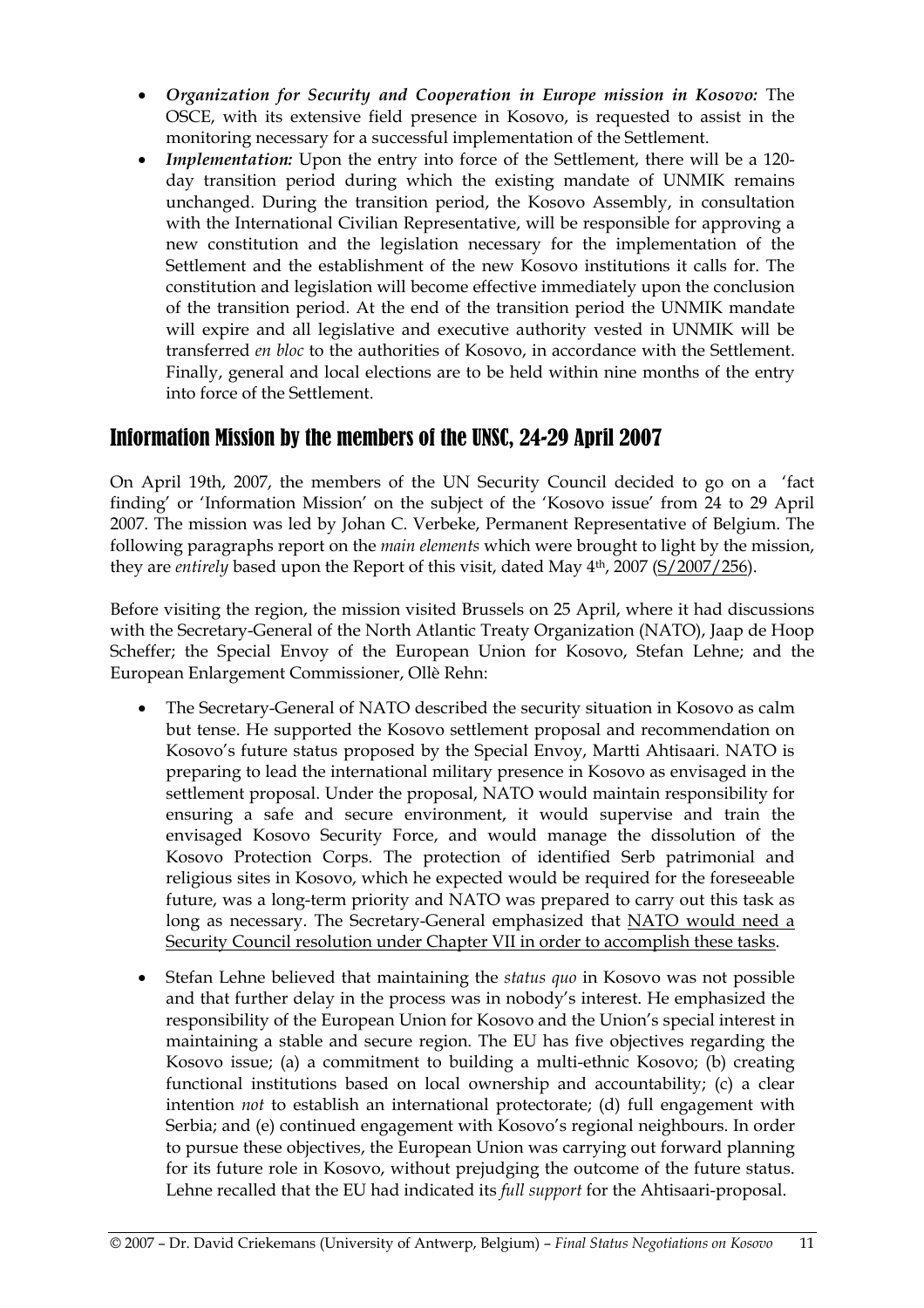• EU Commissioner Rehn stressed that the European Union had a special stake in the successful outcome of the Kosovo future status process. The approach adopted by the Special Envoy offered the necessary solutions. Mr. Rehn underlined the need for a Security Council resolution that would provide legal and political clarity. In emphasizing the commitment of the European Union to providing Kosovo with a European perspective, he noted that only sovereign States could enter into contractual relations with the European Union, a necessary step in the accession process. Mr. Rehn believed that the prospect of the eventual integration of Kosovo into European institutions would provide a strong catalyst for Kosovo's leaders to pursue the implementation of standards and build a multiethnic, functional Kosovo. He also addressed the issue of whether Kosovo would set a precedent for other "frozen conflicts", and noted that it would be up to the Security Council to decide whether this would be the case. He believed that the Kosovo issue was *sui generis*, the result of a unique set of circumstances.

On 26 April 2007, the mission had **meetings in Belgrade** with the Prime Minister of Serbia, Vojislav Kostunica, and the Negotiating Team. The mission also met informally with representatives of civil society. Kostunica stated that, despite the constructive approach of the Serbian delegation, no agreement on Kosovo's future status had been reached. The Albanian side considered Kosovo's independence as the only viable solution. The Special Envoy, on his part, based his proposal on the presumption that Kosovo's independence was predetermined. The Prime Minister rejected such an approach and reiterated that Security Council resolution 1244 (1999) had not been fully implemented. He particularly emphasized the lack of returns of internally displaced persons, the destruction of Serb property and patrimonial sites, insufficient freedom of movement for the Kosovo Serbs and failure to bring to justice perpetrators of violence against the Serbs. Kostunica noted that Serbia was not satisfied with the *status quo*. In this regard he favoured direct talks between Belgrade and Pristina. Serb-Albanian relations had a long history and in his opinion should not be judged by the past decade alone. Serbs and Albanians were able to live side by side in southern Serbia and some 30,000 still live in Belgrade. This, in Kostunica's opinion, proved that the two communities could repair their relations in Kosovo. At the same time, he rejected threats of violence with a view to seceding from Serbia. The Serbian President Tadic on his part claimed that Serbia's sovereignty over Kosovo, reaffirmed in Security Council resolution 1244 (1999), had been challenged by the Special Envoy's proposal. According to him, the settlement proposal failed to provide for effective self-government. It offered Kosovo Serbs less than they already had and did not go far enough in the protection of Serb patrimonial sites. Serbia's plan for substantial autonomy had not been given proper consideration.

The Security Council mission also **met with the Kosovo Team of Unity** (President Fatmir Sejdiu, Prime Minister Agim Ceku, PDK leader Hashim Thaci, ORA leader Veton Surroi, Mr. Blerim Shala and Mr. Skendet Hyseni). President Sejdiu conveyed the Team of Unity's unanimous and unqualified support for the Kosovo settlement proposal and status recommendation. He regretted that, despite a lengthy negotiation process, it had not been possible to reach an agreement with the Belgrade authorities. The President reiterated that Kosovo was prepared to implement the settlement proposal in its entirety, in accordance with a recent Kosovo Assembly resolution. He emphasized that Kosovo's society was committed to a multi-ethnic state, whose goal would be integration into Euro-Atlantic structures. The Team of Unity believed that any further delay in the status process would be detrimental to Kosovo — it would not serve the interests of Kosovo's economy or of its minority communities. Kosovo's independence as outlined in the Kosovo settlement proposal now before the Security Council was the only acceptable option. Other solutions could not be contemplated.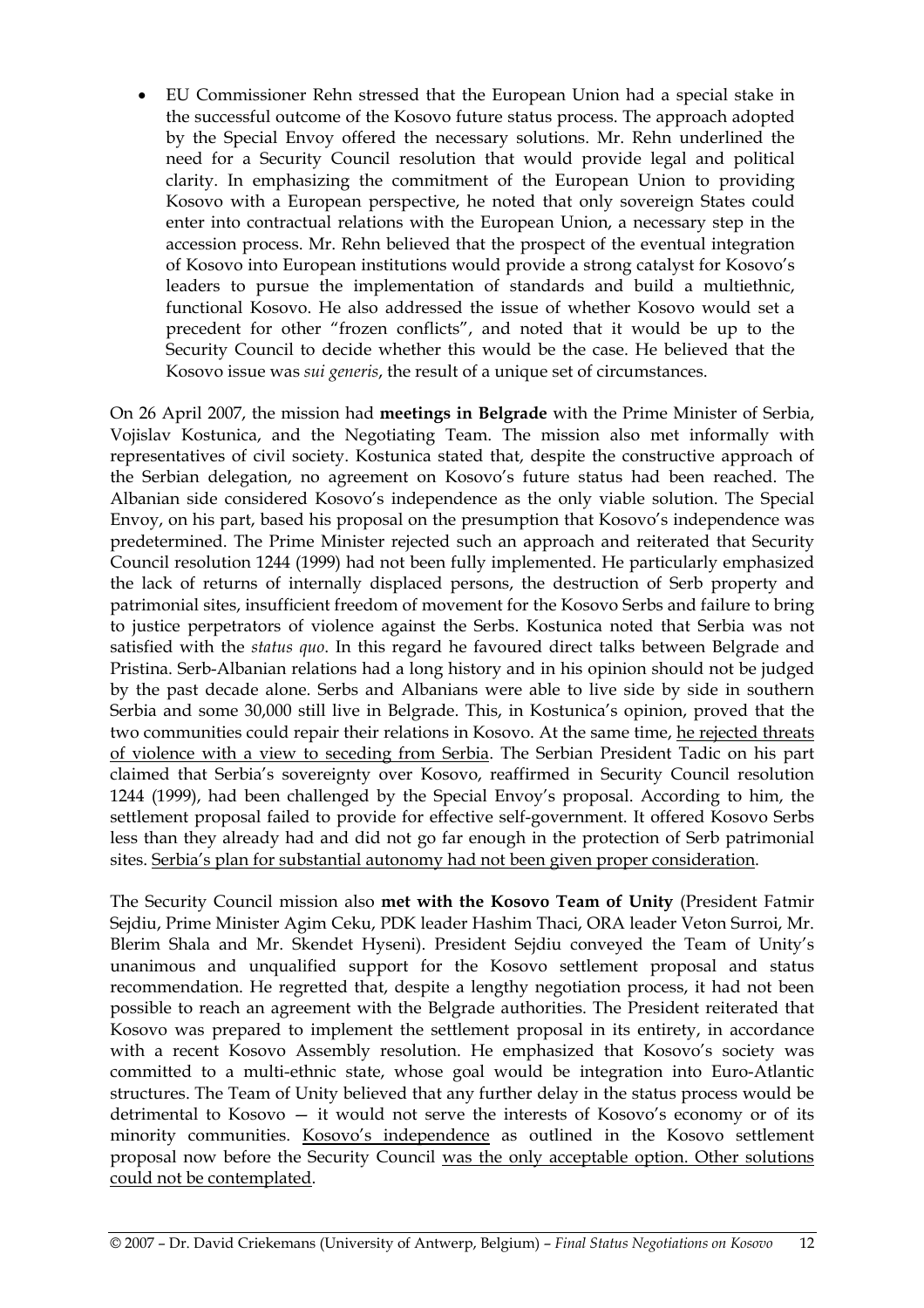Upon returning, the Fact Finding mission concluded the following main points;

- The overall security situation in Kosovo remains calm but tense. The memories of the conflict of 1998/99 and of the attacks of March 2004 against Serbs and against the international presence are still perceptible. While the Kosovo Albanian community is confident about the future, the Kosovo Serb community is apprehensive about its prospects for the future.
- Kosovo society is still recovering from the wounds inflicted by the conflict. Kosovo Albanian and Kosovo Serb communities remain divided and live to a large extent separately from each other. The process of full reconciliation and effective integration will require a long-term commitment by all stakeholders.
- The Provisional Institutions of Self-Government and UNMIK have made serious progress in the implementation of the standards for Kosovo. Progress has been made in establishing Provisional Institutions that are functional, and which are founded on the principles of ownership and accountability. More still has to be done, however, to implement the standards. These institutions expressed their commitment to continue and strengthen the implementation of the standards, in particular those relating to the *conditions of life* of Kosovo's minority communities.
- The return of *internally displaced persons* (IDPs) remains a critical element in the implementation of resolution 1244. The number of sustainable returns continues to be very low. Although structures for the return of IDPs are in place and despite the role played by international organizations, complicated return procedures, the lack of economic prospects, difficulties associated with freedom of movement and security-related concerns were mentioned as defining reasons why returns remained limited. Opposing points of view exist on whether a solution to the status of Kosovo would facilitate or hinder the returns process.
- The positions of the sides on the Kosovo settlement proposal remain far apart. The Belgrade authorities and the Kosovo Serb interlocutors remained firmly opposed to the Kosovo settlement proposal and rejected a solution that would entail any form of independence. All called for a solution based on genuine compromise, to be reached through further negotiations between the sides. However, there was recognition that the current *status quo* was not sustainable.
- The mission noted the importance, stressed by many, of promoting a European perspective for the region, including for Kosovo. This European prospect can provide direction for future political and economic development and thus contribute to consolidating stability in Kosovo and also in the region as a whole.

## Diplomatic Developments, June 2007 till present

 $\overline{a}$ 

After the Fact Finding-mission, a number of co-sponsors –Belgium, France, Germany, Italy, the UK and the US– developed a revised draft resolution on Kosovo, which they first informally and later *formally circulated* 9 among the members of the UN Security Council. This process proved to be very long-stretching, with several adjustments being made to the text. The process lingered on during most of the month of June and July 2007.

<sup>9</sup> Formal circulation is commonly referred to as *putting the draft in "blue"* - which means that the procedural requirements for putting it formally to a vote have commenced. In practice a resolution is often put in "blue" when the sponsors wish to signal that they have come to an end of negotiations and are serious about proceeding to a vote. But there are past examples of a draft resolution in "blue" lying on the table for some time and other examples of negotiations on the text subsequently being resumed.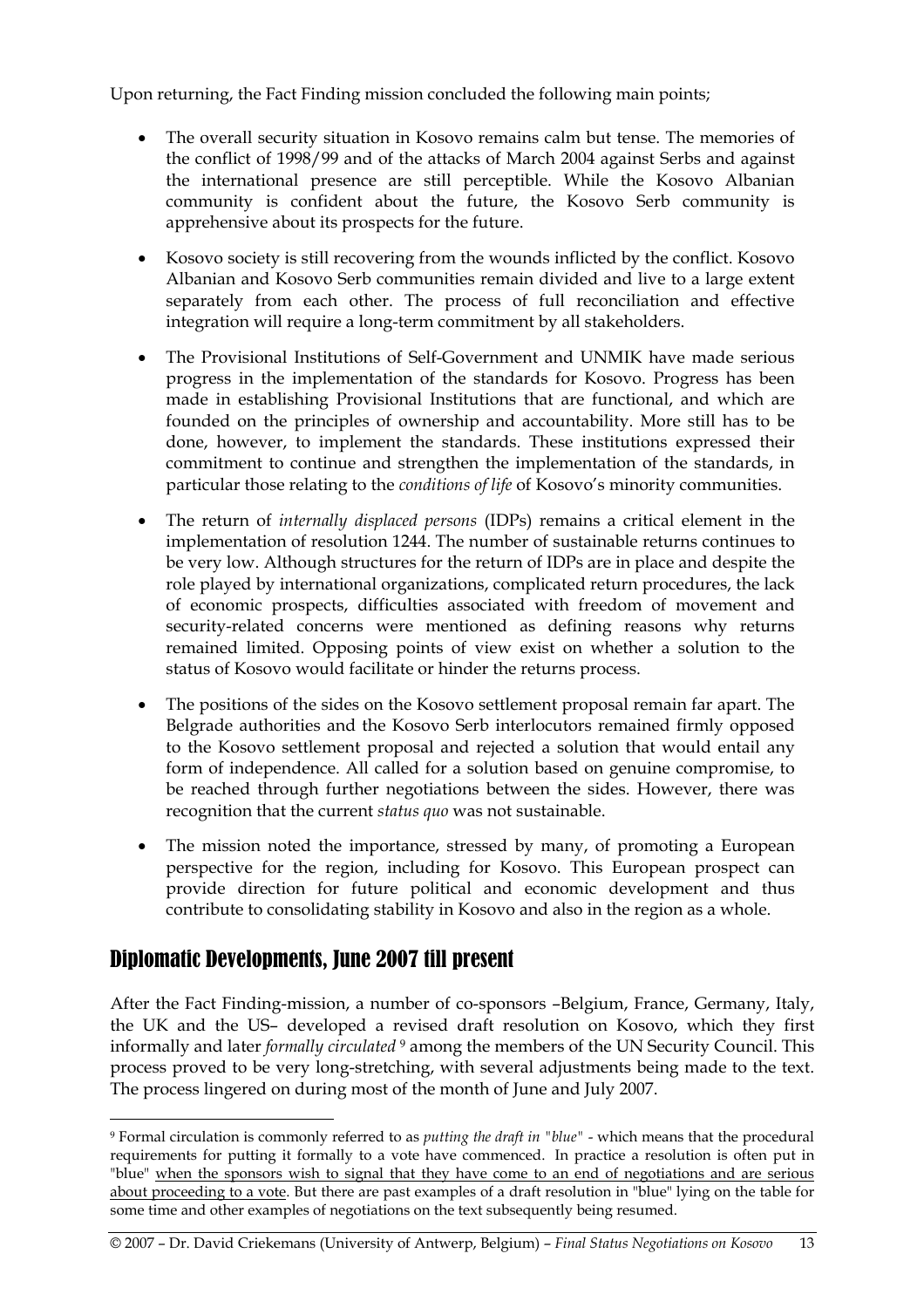Meanwhile, when the American president George W. Bush visited Albania in mid-June, 2007, he fully supported the Ahtisaari-plan. During a speech in Tirana, he stated unambiguously that he believed Kosovo should become independent *"sooner rather than later"*. He also said that, if Kosovo doesn't gain independence soon, the United States of America would recognise its independence unilaterally. Serbia and the Russian federation were not very happy with this statement. The Albanian Kosovars, on the other hand, were very glad. They had been dismayed by the suggestion of the French president, Nicholas Sarkozy, at the G-8-Summit of Heiligendamm in June 2007 for a *"six-month postponement"*.

On July 10th, 2007, the UN Secretary-General, Mr. Ban Ki-Moon, warned against any further delay in determining the future status of Kosovo. He said he hoped the UNSC would agree soon on a draft resolution giving the Serbs and Kosovo Albanians four months (120 days) to reach a deal: *"Any further delay will have a very negative impact on peace and security, not only in Kosovo".* The Russians responded, however, by again stating that the majority of Kosovo Albanians and Serbs must reach agreement *before* the UN plan can be implemented.

The co-sponsors circulated informally the adapted draft of a resolution on Kosovo on 13 July 2007, in a new attempt to reach consensus. As with earlier drafts this one provided for a 120 day period of negotiations between the parties but unlike earlier drafts it did not specify an outcome if negotiations failed (a reference to an *automatic path to "supervised independence"* had been removed). This was done to address the objections of Russia. On 16 July, the Council held informal consultations on the informal draft but could not reach a consensus. Russia made it clear that it still saw this draft as a continuation of the Ahtisaari plan which had been presented to the Council in March. In response the draft resolution was put in blue on 17 July (see full text at the end of this dossier) but included minor changes following comments from South Africa and Indonesia. On 18 June, the EU foreign ministers reiterated that an Ahtisaari-based resolution would provide the basis for a future EU presence and underlined the necessity of "rapidly finding a solution." Macedonia and Albania also gave their support for the Ahtisaari proposal.

However, some voices began cautioning against a quick decision on Kosovo. Carla Del Ponte, the Prosecutor for the International Criminal Tribunal for the former Yugoslavia, on 19 June warned the Council that any decision on independence for Kosovo might be better postponed until Serbia had arrested wanted war criminals. On 20 June the co-sponsors of the resolution—the US, France, UK, Belgium, Italy and Slovakia—circulated a new draft to the Council. The new text provided for a 120-day period for the two parties to reach agreement on Kosovo's final status. Significantly, the resolution did not seek to endorse or approve Ahtisaari's conclusions. In particular there was nothing in it which could be seen as an explicit endorsement of his conclusion about independence. Instead its operational effect was simply to implement the detailed change in governance structures and associated safeguards. But these do not of themselves confer independence. The resolution would take effect after 120 days *"unless the Security Council expressly decides otherwise after conducting an evaluation."* Russia's immediate reaction was that this draft was also unacceptable as the period for negotiations did not provide sufficient incentive for the two parties to negotiate seriously and that the Council should not take a decision now on something that would happen in four months. Serbia's prime minister called for the resolution to be withdrawn. Russia made it clear that it rejected the text on the table (XXX, 2007c). At the end of July 20<sup>th</sup>, Europe and the US realized that Russia would veto *any* draft resolution that would give Kosovo independence based upon the Ahtisaari plan. The French Ambassador, His Excellency Mr. de la Sabliere, stated that the co-sponsors *"would therefore put on hold discussions on the resolution"*. The Co-Sponsors nevertheless reiterated that they continued to believe that the Ahtisaari Plan is the best way forward. The matter was sent back to the Contact Group, made up of the US, France, Germany, the UK, Italy and Russia. The Group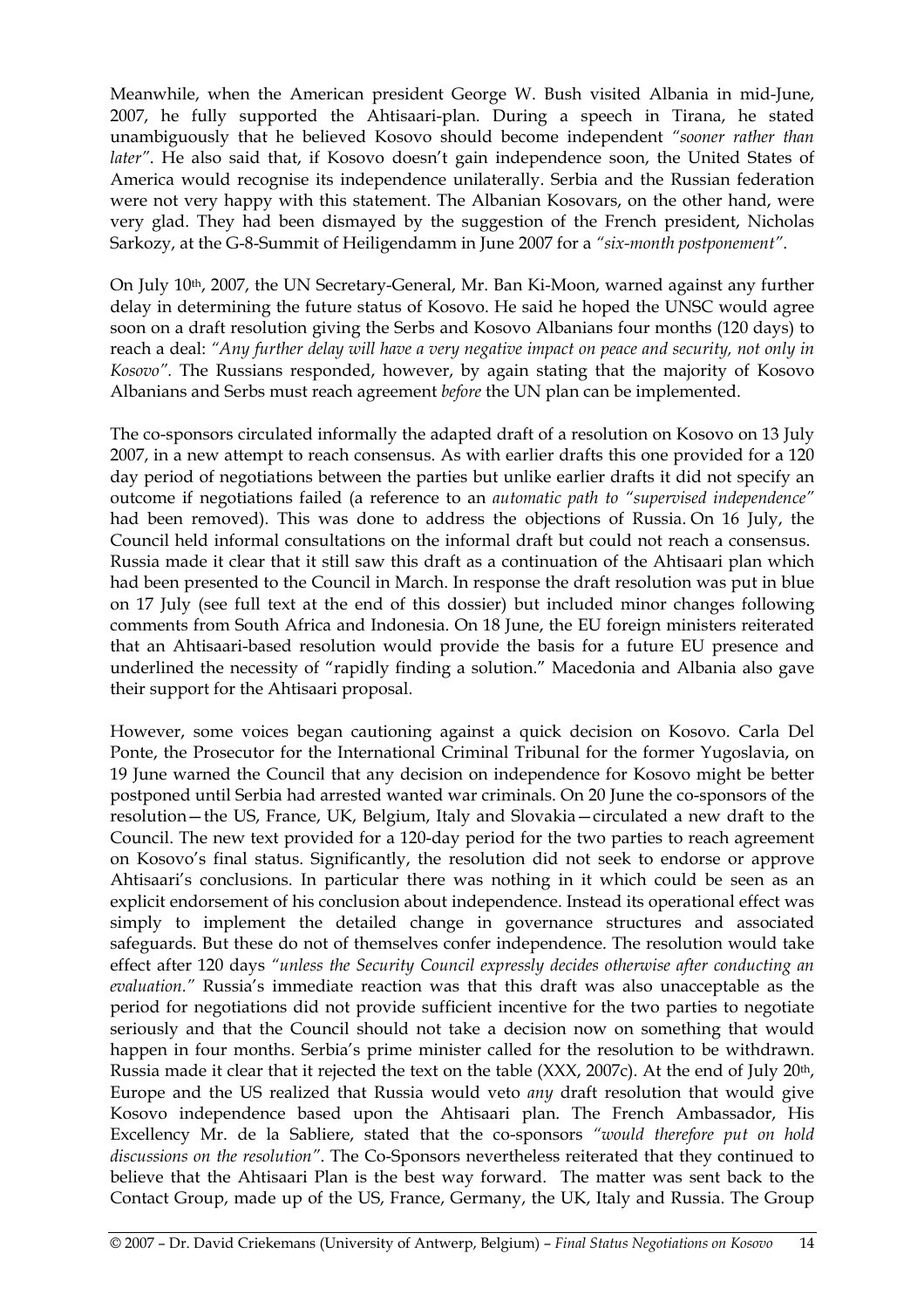was re-structured and streamlined into a triangle or *Troika* of the EU, the US and Russia. The hope of the co-sponsors is that this informal setting, in which Russia does not hold any veto power, could form a *'nurturing ground'* for a solution which could later on find a majority within the UN Security Council.

In an analysis by the UN's home-based *'Security Council Report'*, the following is reported about the diplomatic situation at the end of July 2007 (XXX, 2007c: 5-6):

*"There has been little or no shift in Russia's position. It continues to push for further negotiations between the parties, but does not address the question of how to avoid the inevitable failure of such negotiations. China's position appears to have hardened. European members and the US have worked closely on the resolution and are united on the current draft. However, differences may be emerging. US Undersecretary of State Nicolas Burns has said that the US will support a unilateral declaration of independence, but the Europeans are reluctant 10 to give up a Council-based solution. Over recent months a majority of Council members have made their positions clear, and although there seems to be a clear majority for accepting the resolution, some countries like Indonesia have yet to be convinced. Indonesia has made it clear that it could not accept the idea of automatically reverting to Ahtisaari's proposal after a period of negotiations."* 

Meanwhile, the Kosovar president stated on July 20th, 2007, that *if negotiations fail, Kosovo will unilaterally declare its independence on November 28<sup>th</sup>, 2007*. This declaration could act as a possible 'time bomb' under the present, highly delicate negotiations. In a fierce reaction, the Serbian parliament passed a resolution on July 24<sup>th</sup>, 2007, warning European states and the US against recognizing a unilateral declaration of Kosovo's independence (Crosbie, 2007b). The Serbs voted to *rule out* Kosovo's independence, insisting that the province should remain a part of Serbia (XXX, 2007a).11

At the beginning of August 2007, the EU, Russia and the US each appointed a representative to try to break the deadlock in the negotiations on the final status of Kosovo. These ambassadors have been given four months (120 days) to identify a compromise solution. Serb diplomats however insisted that the talks should not be limited to a 120 day-period, but continue to go on as long as it takes to find a settlement (Crosbie, 2007b). On August 1st, 2007, Secretary-General Ban Ki-Moon issued a *"statement on the new period of engagement on Kosovo"*. In this text, the Secretary-General welcomed the initiative by the Contact Group and expressed the hope that the new period of engagement would lead to agreement on Kosovo's future status, which remains a priority for the United Nations. Ban Ki-Moon stated the international community must find a solution that is timely, addresses the key concerns of all communities living in Kosovo and provides clarity for Kosovo's status. The status quo is not sustainable, he added. The Secretary-General also stated that the United Nations Office of the Special Envoy for Kosovo (UNOSEK) would be associated with the process by standing ready to provide information and clarification on request. He added that the UN would continue to play a constructive role in the new period of engagement and continue its major role on the ground in Kosovo. The Secretary-General announced that the Contact Group would report back to him by December 10<sup>th</sup>, 2007.

 $\overline{a}$ 

<sup>10</sup> Some analysts underline that the EU-foreign policy-chief Solana is especially reluctant to give up a UNSC-based solution; such an absence could endanger the EU-unity & foster a split within the EU. 11 The German FDP-member of the Bundestag, Rainer Stinner, wrote the following about this in an article in

the *Frankfurther Allgemeine Zeitung* of December 2006; (1°) any unilateral declaration of independence by the Albanian Kosovars would constitute a judicial violation of UN Security Council Resolution 1244, against which KFOR should act by jailing the responsible leaders; (2°) the countries which recognize Kosovo's unilateral independence, would also effectively violate Resolution 1244, which would have important consequences for those countries participating in UNMIK, (3°) the international-legal basis for UNMIK's presence in Kosovo would then also disintegrate (Leurdijk, 2007: 17-18) !

<sup>© 2007 –</sup> Dr. David Criekemans (University of Antwerp, Belgium) – *Final Status Negotiations on Kosovo* 15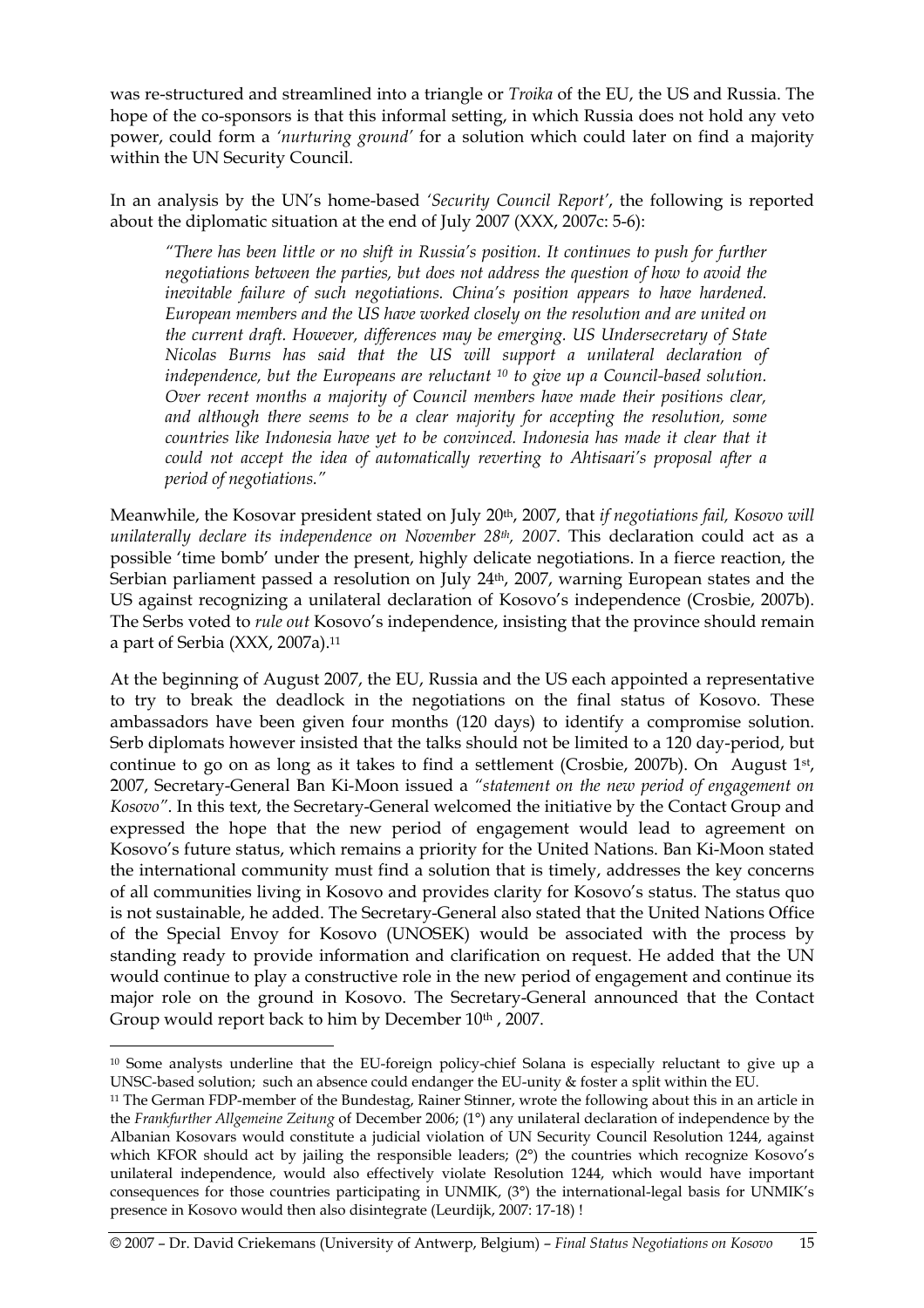## A Deep International Crisis Seems Imminent



 $\overline{a}$ 

Russia is blocking a UN resolution on the final status of Kosovo because it wants, in its own words, to protect Serbia. According to the *European Voice*, president Putin is using this dossier as a form of 'power prestige'. According to this journal, the Russian president is not blocking a solution to, as he claims, protect Serbia's territorial integrity, but *"to annoy the West and exact* 

*a price"* (XXX, 2007b). It is difficult to pinpoint the exact intentions of the Kremlin, and the extent to which the Russian federation will be ready to engage in solutions.

Some analysts agree that if Russia would continue to hold out, it might very well be the case that the US could try to put together a *'coalition of the willing'* to recognise Kosovo's independence. If that were to happen, the European Union could possibly be split down the middle like in the Iraq-crisis of 2003. A further complicating factor is that elections are to be expected during the autumn, both in Serbia and in Kosovo. The politics on the ground could thus very well make international negotiations even tougher (Crosbie, 2007a).

Other analysts suggest a possible solution for Serbia13 to accept a Kosovar independence via offering the Serb republic a time-plan for EU-accession, as well as generous financial assistance to help the transition and get over the trauma of the territorial loss. In such a construction, Kosovo would also be given a *'European perspective'* and assistance on the condition that it would modernize its economy, rebuild its institutions and combat crime (see: Trenin, 2007). However, it is hardly for the United States of America to decide upon the membership of the European Union. There are those who believe it is impossible for the EU to provide such a far-reaching commitment at this stage, certainly when taking into account that both Serbia and Kosovo are miles away from adhering to the so-called political and economical 'Copenhagen-criteria' for EU-membership. The question can thus be posed whether this component for a final settlement can be considered a viable option for a solution, or a 'non-starter'. In any event, it is not up to the Security Council to decide upon such a matter. Whether both Serbia and Kosovo could be given *'private assurances'* about an "EU-membership perspective" in the margins of these negotiations, also remains an element of some controversy.

It is clear that the situation on the ground in Kosovo could dramatically deteriorate if no diplomatic solution can be found soon. This debate in which you will participate in the UN Security Council can thus indeed be seen as a last chance to avoid renewed bloodshed and a destabilization of the region.

<sup>13</sup> Negotiations for an *EU-Serbia Stabilization and Association Agreement* were suspended in May 2006 due to Serbia's failure to fully cooperate with the *International Criminal Tribunal for the former Yugoslavia*. The EU however stressed its readiness to resume negotiations pending resolution of the issues with the Tribunal. On the other hand, the *EU is highly supportive of the UN Administration in Kosovo*, providing technical expertise and an EU Representative to the future Kosovo future status. The EU is also advising on economic and EU matters, so as to ensure the compatibility with the EU's Copenhagen criteria for membership (European Commission, 2007).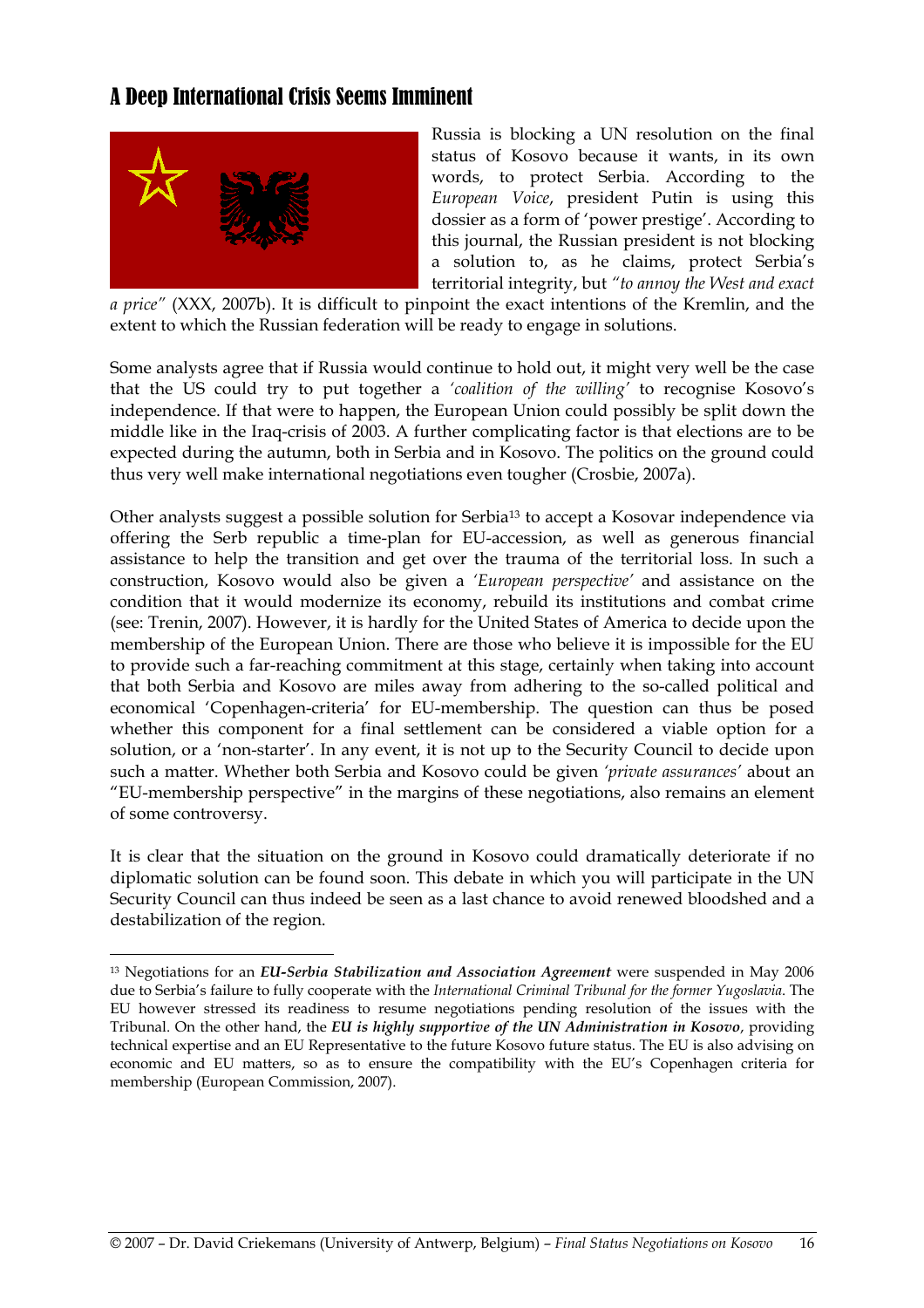## What Options are on the table, and what consequences might they generate?

In its *'Kosovo Report'* of 2000, the Independent International Commission for Kosovo (IICK) had identified five options, and was clearly *in favour of the last one* (option 5): 14

#### • **Option 1: A Protectorate**

In essence, **this option takes the current** *status quo*, the administration of Kosovo by UNMIK, **and extends it indefinitely into the future**. 1244 would be renewed from year to year, and under its authority, a UN administration would attempt to widen the ambit of local and province-wide self-government. The autonomy and self-government exercised by officials elected in local and province-wide elections would increase over time, and the size and reach of UNMIK would be scaled down. The protectorate option essentially implies that, despite what 1244 promised, the majority and minority communities in Kosovo are not actually ready to enjoy "substantial autonomy and selfgovernment." The 1244 regime may have promised these goals, but they cannot actually be delivered except in a limited and partial way, subject to international oversight by the UN administration. There is too much suspicion and animosity between ethnic groups to allow the majority to exercise full powers of self-government, and unless there is continual supervision by a protectorate regime, minorities will remain in danger (IICK, 2000). Problem is, *Albanian Kosovars have declared they do not accept the status quo* (see supra).

#### • **Option 2: A Division of the Kosovar territory**

Ongoing violence towards the minorities in Kosovo, together with the emergence in north Mitrovice/Kosovska Mitrovica and other towns in Kosovo of *Serbian minority enclaves* makes it logical to consider partition of the province as a possible long-term solution. Normatively, partition would acknowledge that the Serbian people have a historical claim to continue to live in Kosovo. In practical terms, a formal partition, negotiated between the Serbian authorities in Belgrade and representatives of the international community would ratify the *de facto* ethnic division of the province that has emerged since June 1999 (IICK, 2000).

According to the International Crisis Group, the only real alternative to the multi-ethnic supervised independence of the Ahtisaari plan is **the partitioning or division of Kosovo between its Albanian majority and Serbia**. *This would be the likely result if the Security Council defers a decision or accedes to Russian demands that negotiations between Serbia and the Kosovo Albanians restart.* The latter would declare independence regardless, their faith in international community promises having been destroyed. Serbia would then at least reclaim a part of Kosovo, north of the River Ibar (International Crisis Group, 2007).15

## • **Option 3: Complete Independence**

 $\overline{a}$ 

Under this option, which is the expressed and long-standing desire of responsible politicians in the majority community, Kosovo should proceed rapidly from substantial autonomy and self-government under UN administration to **full-scale internationally recognized independence as a nation state**. The process towards independence would

<sup>&</sup>lt;sup>14</sup> For a further analysis of these options, we refer to the text of Dick Leurdijk or of the Commission itself.<br><sup>15</sup> In its analysis dating of May 2007, ICG added however: "Although Serbia favours partition, its first vi *would be the 60 per cent of Kosovo's Serbs who live south of the River Ibar. It would destroy the principle of multiethnicity in Kosovo and the surrounding region, and thus defeat the strategic purpose of resolving Kosovo's status: instead of completing the puzzle of a reconstructed and pacified Western Balkans that, as declared unanimously by EU members, has a future in the European Union, partition could easily create spill-over into surrounding territories and a new unravelling of borders along ethnic fault lines."* (International Crisis Group, 2007).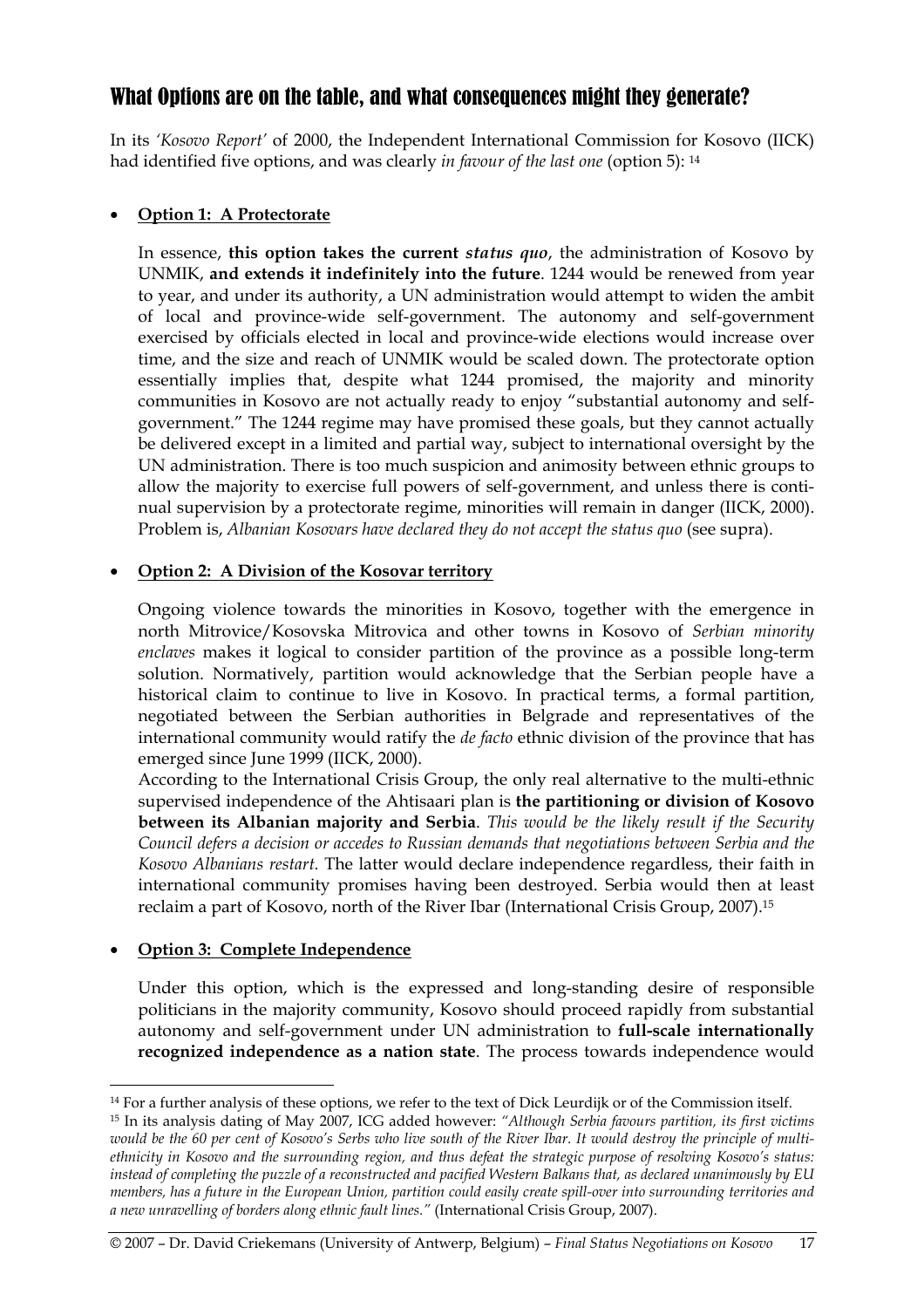begin with the proclamation of a referendum on independence by the first province-wide parliamentary assembly elected under the UN transitional administration. Once this referendum would have produced the likely result, i.e. a substantial popular mandate for independence, independence would be proclaimed by the elected parliament. Serb and Roma minorities within Kosovo are adamantly opposed to independence on the grounds that it would be followed, sooner or later, by the forcible expulsion of their entire communities. Independence for Kosovo, when seen through the eyes of the minorities, looks like a recipe for ethnic majority tyranny (IICK, 2000).

In such a case, the *Serb-dominated north of Kosovo might secede from the rest of the province and join Serbia*. This would likely lead to an exodus of many Serbs living in other parts of the province, possibly in conjunction with violent conflicts. Agreement in the UN would therefore not necessarily guarantee stability in Kosovo (Friesendorf, 2007: 3).

Furthermore, some analysts question Kosovo's economic viability as a state, although yet other analysts believe it could be feasible.

#### • **Option 4: Autonomy within a democratic Federal Republic of Yugoslavia (or, by adaptation, within the new Republic of Serbia)**

This issue – the vulnerability of minorities in an independent Kosovo – is one principal reason why many Western governments also oppose full, unsupervised independence for Kosovo. Also, some of them share the Russian and Chinese concern about the kind of precedent that would be created by allowing a secessionist movement to achieve independence by violent means. Opposition to independence helps to explain why many Western governments remain reluctantly convinced that the 1244 regime, substantial autonomy and self-government within nominal FRY sovereignty remains the best option for the foreseeable future. In addition, they hope that at some time in the future a post-Milošević Serbia and a re-invigorated and democratized FRY federation, might make it conceivable for the Kosovar Albanian majority to consider a future within a Yugoslav federation as an autonomous republic, effectively self-governing internally, but allowing the federation to represent it internationally. The problem with this scenario is that it presumes the possibility of two peoples who have been at war with each other to, one day living inside the same state (IICK, 2000). However, **since the** *Federal Republic of Yugoslavia* **(FRY) or even the** *Republic of Serbia and Montenegro* **no longer exist, one could state that this option has become a** *'non-starter'*. The Albanian Kosovars would never agree with *'autonomy within the Republic of Serbia'* since they would then take steps backward instead of forward. Serbia still promotes this option, and wants it considered.

#### • **Option 5: Conditional Independence**

The IICK believed in 2000 that all the people of Kosovo must be given the chance to determine their political future. In this scenario, **a referendum would determine the future of Kosovo, with participation of all minorities and the majority, and under the supervision of the international community (both in matters of external security and of the 'domestic' human rights situation of Kosovo)**. Conditional independence is the phrase that the Independent International Commission for Kosovo in 2000 felt best described the future status that is likely to emerge from such a consultation process: *"Full, unlimited and unconditional independence is impossible in the nature of things, because an independent Kosovar state lacks the key property of statehood, the means to defend itself against external attack. It remains dependent, and will continue to do so, on the KFOR military presence on the ground and on NATO air and sea power. Moreover, as the security situation in Kosovo since 1999 has made abundantly clear, Kosovo lacks the other capacities of statehood: the ability to guarantee internal order, domestic safety and inter-ethnic peace. For these functions normally exercised by states, Kosovo will remain dependent, for years to come, on some form of international security presence, both police and military."* (IICK, 2000).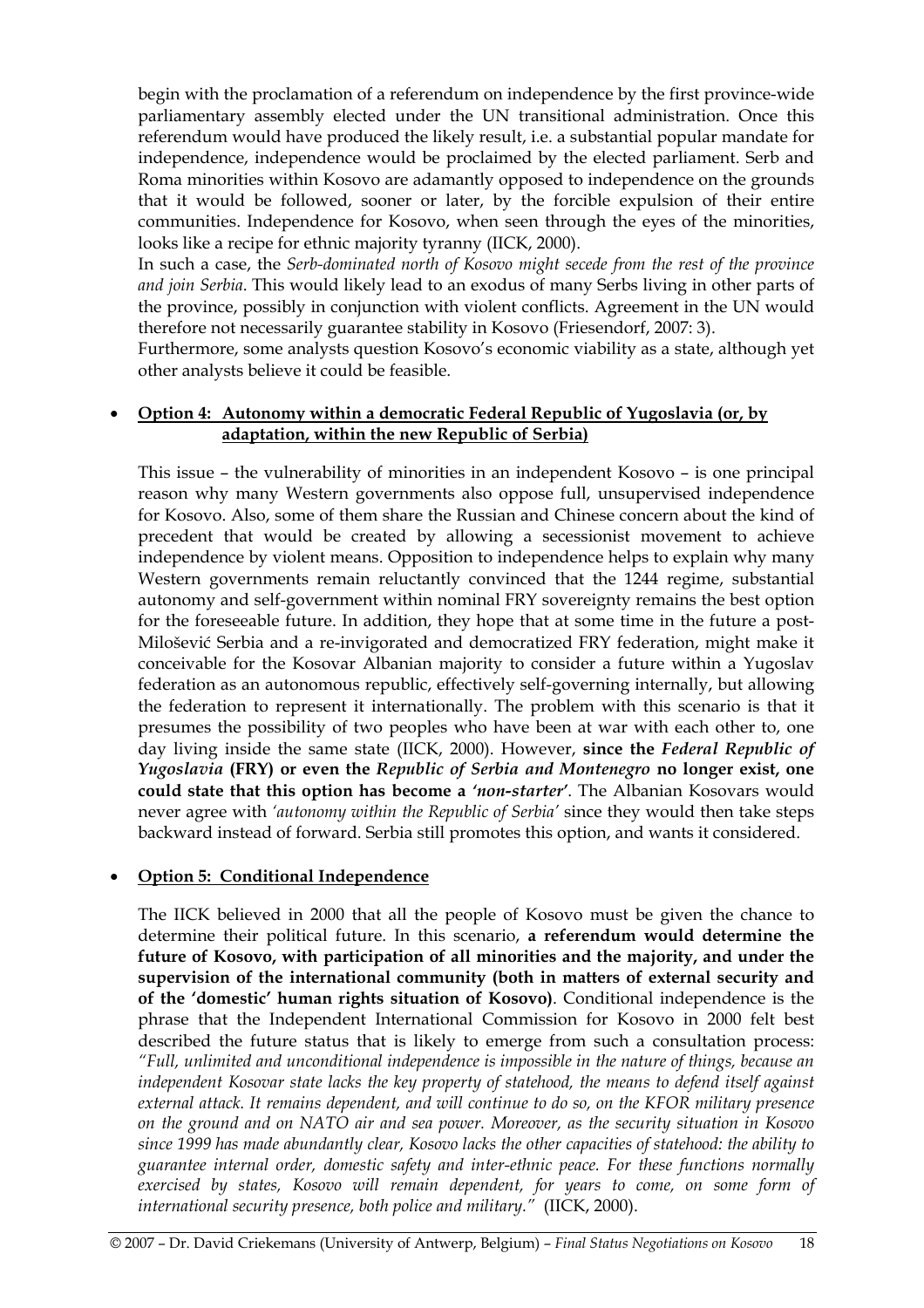#### • **Option 6: Ahtisaari's plan: a variation of 'Conditional Independence'**

As the Dutch researcher Dick Leurdijk correctly underlines, **the Ahtisaari plan could be seen as a variation of** *'Option 5'* **in the 2000-Kosovo Report, but also entails some important differences**. Ahtisaari's plea for international supervision is mainly prompted by his concern to protect the most vulnerable minority groups in Kosovo (especially the Serbs). The involvement of the international community is also embedded within a much larger framework of democratic development and economic recovery. Furthermore, whereas the *Independent International Commission on Kosovo* considered a referendum for independence, Ahtisaari implicitly is saying the UN Security Council must make the final decision. Finally, the former Finnish president also suggests *"an initial period"* of 120 days of *international supervision*, not found in the 2000-document. Rightly so, Leurdijk thinks this is a rather short period, certainly when taking into account the explosive tensions between Serbs and Albanians (Leurdijk, 2007: 13-14).

*Other possible options* for the UN Security Council include the following diverse possibilities:

#### • **Option 7: A 'Barebones Resolution' & six months of postponement**

As an interim measure, the UN Security Council could decide to **adopt a barebones resolution that simply implements the governance parts of Ahtisaari's package** including those that concern the future EU presence and the protection of minorities, **and decide to revisit the wider issues in six months** (XXX, 2007c).

#### • **Option 8: Kosovo integrated within a 'Greater Albania'**

A minority of Kosovar Albanians continues to demand that **Kosovo be merged with Albania as well as the Albanian-dominated areas of Macedonia** (Friesendorf, 2007).

• Etc.

Some additional elements to take into account during your negotiations, which were developed by the Swiss security analyst Cornelius Friesendorf (Friesendorf, 2007: 3):

- *Should Russia cast its veto in the Security Council*, the US and other countries could still accord recognition to Kosovo. However, in such a scenario, the legitimacy of the new state would be questionable from day one.
- *Should some EU members recognize Kosovo and others refuse to follow suit*, that would even jeopardize the future of the EU mission and therefore of Kosovo's administration. Unity within the EU and among the transatlantic partners is also a prerequisite for the presence of international armed forces, which would have to remain stationed in Kosovo for decades to come, albeit in smaller numbers.
- *Finally, it is not inconceivable that the status quo will continue, i.e., that the status question* will remain unresolved. If Kosovo does not become independent this year, however, an escalation of violence can hardly be avoided. Conversely, it seems unlikely that Serbia will make good on its threat to break off diplomatic relations with all countries that accord recognition to Kosovo. If Belgrade should continue further to isolate itself politically, the country's economic development would be severely impeded.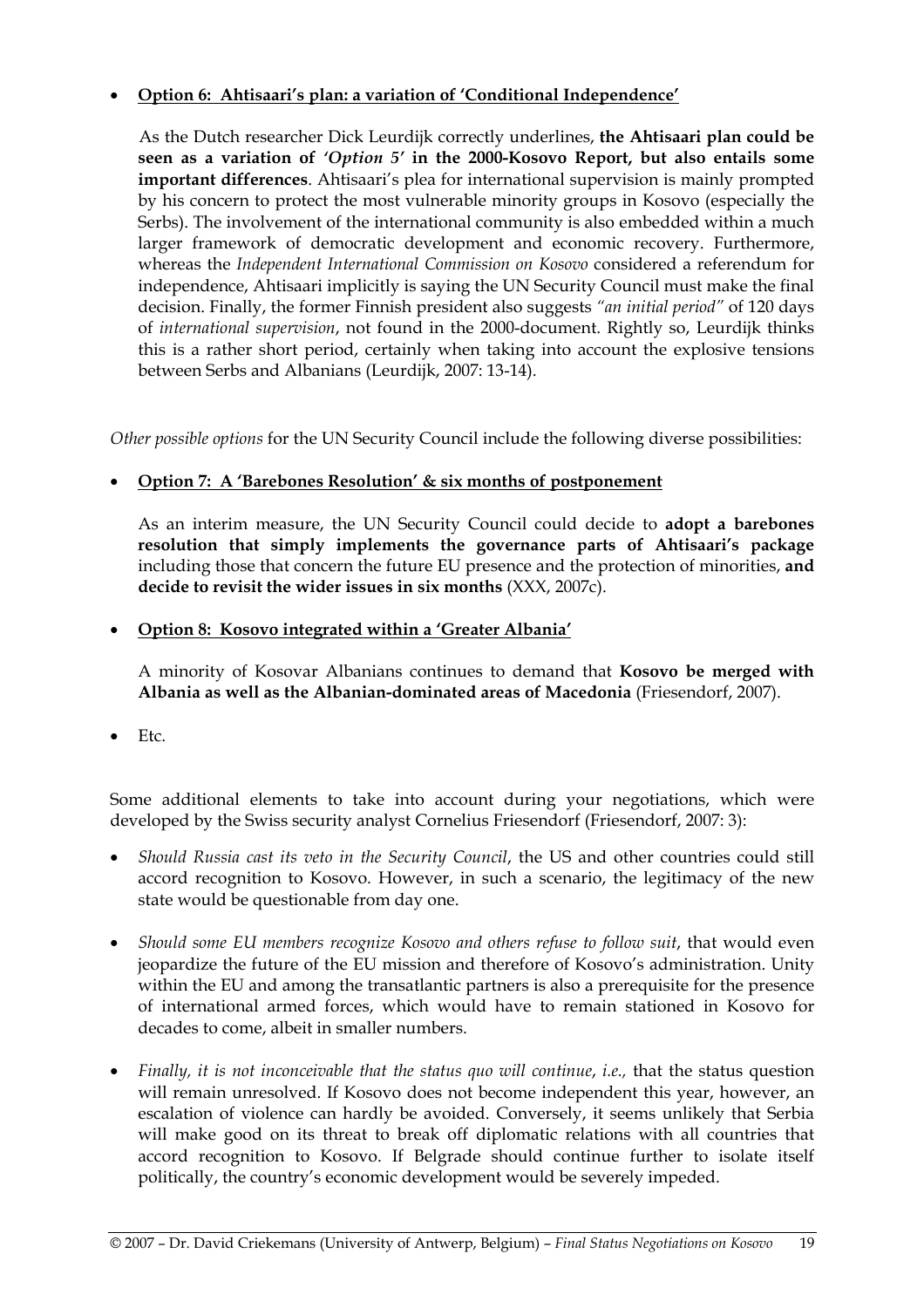## Beware of the Dynamics in the Decision-making Arena!

The UN Security Council consists of five permanent members (the so-called *"P-5"*, with veto powers); the People's Republic of China, the Republic of France, the Russian Federation, the United Kingdom and the United States of America. *Furthermore*, the Security Council consists of an additional ten non-permanent members; currently Belgium, the Republic of the Congo, Ghana, Indonesia, Italy, Panama, Peru, Qatar, Slovakia and South Africa. *In addition*, a number of delegations will also be invited to the work of the Security Council during the negotiations, a representative of the following countries;

- the Republic of Greece,
- the Former Yugoslav Republic of Macedonia (FYROM) ,
- the Republic of Albania ,
- the Republic of Serbia ,

 $\overline{a}$ 

- the Republic of Montenegro ,
- Portugal (currently holding) the presidency of the European Union) ,
- Duitsland
- UNMIK
- Kosovo (Albanian Kosovar government)

Be aware that these invited people and delegations can be a source of advice and/or exert informal pressures on the negotiations. However, they do *not* have any voting powers in the UN Security Council… At the end of the day, it will thus be upon the 15 to (try to) decide upon an international course of action to safeguard peace and stability.

The presidency of the Security Council will be observed by a number of professors, together with 2 vice-presidents (assistants).16

The distribution of the delegations among the different Flemish universities is as follows:

| Universiteit Antwerpen      | λπje<br>myersiteit<br>Brusse |              | KATHOLIEKE UNIVERSITEIT |
|-----------------------------|------------------------------|--------------|-------------------------|
| China                       | Russian federation           | France       | United Kingdom          |
| Slovakia                    | Republic of the<br>Congo     | Italy        | Belgium                 |
| Panama                      | Ghana                        | Peru         | Indonesia               |
| United States of<br>America | $\sim$                       | South Africa | Qatar                   |
| Serbia                      | <b>UNMIK</b>                 | <b>FYROM</b> | Montenegro              |
| (observer)                  | (observer)                   | (observer)   | (observer)              |
| Albania                     | Portugal                     | Duitsland    | Griekenland             |
| (observer)                  | (observer)                   | (observer)   | (observer)              |
|                             | Kosovo<br>(observer)         |              |                         |

<sup>&</sup>lt;sup>16</sup> In the parallel Antwerp-session of November , 28<sup>th</sup>, 2007, additionally organised at the University of Antwerp, the monthly rotating presidency will be observed by the *right honourable representative of Belgium*.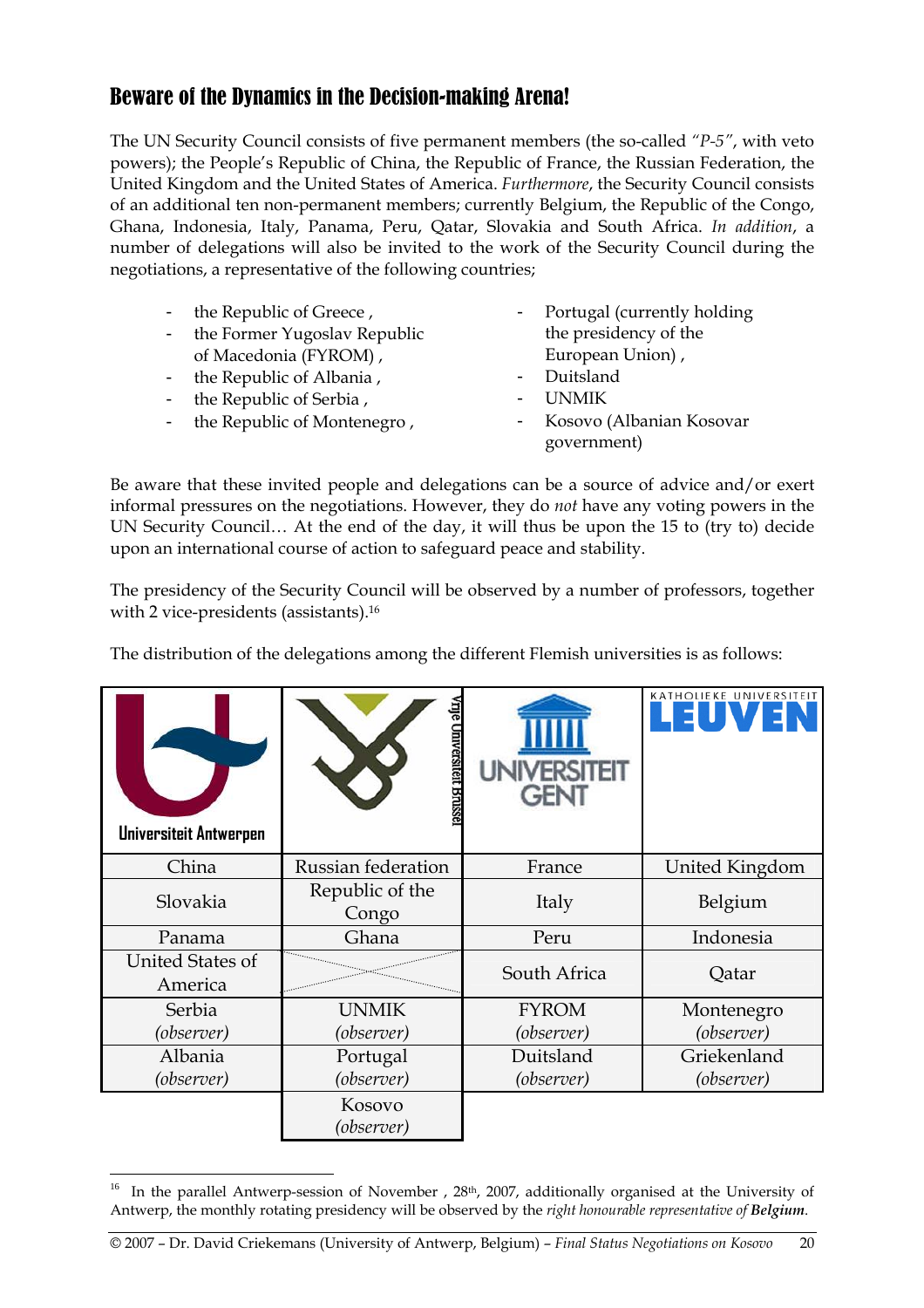## The Role of the Security Council in this Case, and Your Role



In the scenario in which we will be negotiating, the consultations between the *'Contact Group' / Troika* and *Serbian & Albanian Kosovars* have made some progress, although not decisive. It is decided that the Co-Sponsors will once again try to seek support within the UN Security Council on the final status of Kosovo.

Together with your colleagues, you will have to come to a decision concerning the following questions;

- *1. Can the Ahtisaari-plan be considered a basis for a final status-settlement of Kosovo?* 
	- **if the answer is an unambiguous 'no'**, what other options have to form the starting point for a new resolution? (*Protectorate; Division of the Kosovar territory; Complete Independence; Autonomy within a democratic Serbia; Conditional Independence;* or even other options?)
	- **if the answer is an inconclusive 'maybe'**, what elements within the Ahtisaari-proposal can/should be 'rescued', and which other additional provisions should be added?
	- **if the answer is a 'yes'**, how should the plan be incorporated so as to include both the latest 'developments on the ground' and results of the diplomatic debates? What other measures should be added? What modalities have to be build in, and how to operationalize?
- *2. In the final status resolution which you will try to draft, the following aspects should be incorporated:* 
	- definition of Kosovo as an entity (within the international community);
	- relationship of Kosovar institutions of self-government to any continuing UN administrative presence, and to the NATO/KFOR security presence;
	- nature of Kosovo's borders and its relationship to neighbouring states;
	- relationship of the province to Serbia (if applicable).
- *3. Should the parties be given additional time to reach a settlement (solely) on their own?* If yes, what are the modalities of such an arrangement?
- *4. Should certain 'incentives' or 'penalties' be imposed on the Serb and/or Albanian Kosovars, so as to broker a deal more swiftly?* If yes, what kind of *incentives/penalties* & what kind of *time-framework* should be envisioned? Can 'automaticity' of an enactment of the Ahtisaari-plan (if the parties cannot agree on their own), be such a stimulus?
- *5. 'High politics' outside the actual resolution text, but quite possibly very much a part of the negotiation process;* should 'private assurances' be given to some delegations within or without the UN Security Council (e.g. Russia or Serbia), so as to facilitate a deal? Should this dossier of Kosovo's final status be connected 'under the table' with other geopolitical or geostrategical dossiers currently outstanding in East-West relations?

Kosovo and the Western Balkans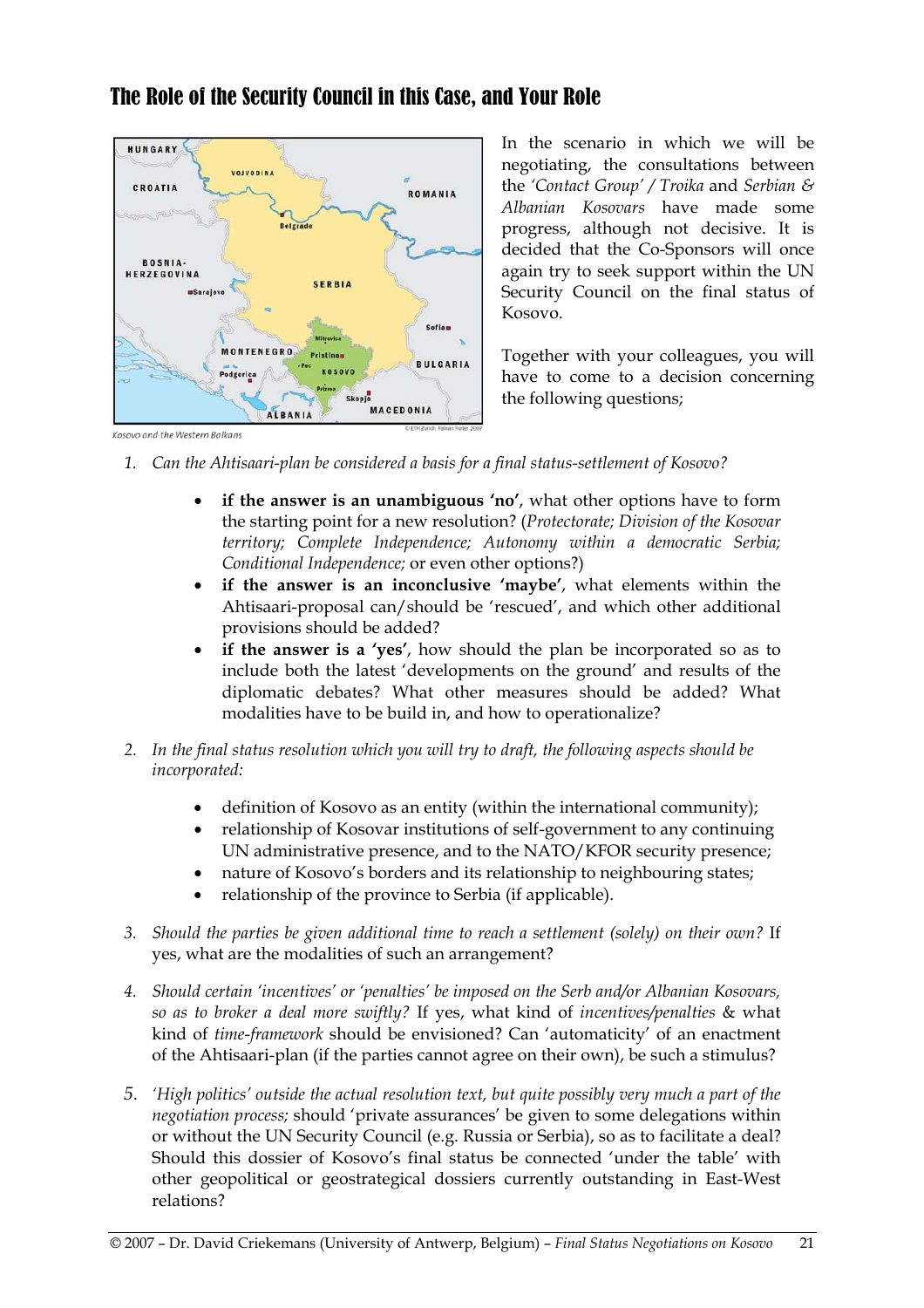The UN Security Council will convene in an **Emergency Meeting in Brussels, from December 6th till December 9th, 2007** in an attempt to develop a common answer from the international community to this volatile crisis. A Plenary Session will give each of the member-countries of the UN Security Council an opportunity to influence the course of current international politics. Some other countries will also be invited by the 15 to have a say, although they will themselves not be deciding parties. You will act as the Ambassador of one of the 15, or of an invited delegation. Some delegations, though not all, will receive individual mandates from their capital, which will serve as rough guidelines for the upcoming negotiations. Be aware, however, that negotiations constitute a *dynamic process*; it will be up to you to defend the interests of your country/delegation! You and only you will also be answerable for your actions to your own Government upon returning to your capital. Thus, much is at stake… It will therefore prove crucial that you reflect in advance about the strategy you will follow during the deliberations. For this purpose, you will be asked to write a *position paper* and a *strategy paper* in preparation of the Emergency Meeting in Brussels. The position papers will be officially distributed in advance, before the meeting takes place. The strategy papers however should be considered top secret material which at all times can only circulate *within* and *not between* delegations.

It is very probable that the UN Security Council will move from a formal setting to an informal setting during its deliberations. This is called *'caucusing'*, a setting which can be suggested by one or more of the 15 delegations. It is however for the presidency to decide upon the appropriateness of such a course of action. There are two forms of *'caucusing'*; moderated and unmoderated. Both are informal ways of negotiating. The difference can be stated quite simply; (1°) a *'moderated caucus'* is led by the presidency around the negotiating table, (2°) an *'unmoderated caucus'* can be seen as an interaction between delegations away from the negotiating table.

When you return to a formal setting, be aware that a resolution is adopted if 9 out of 15 votes are in favour and if there is no veto against it. Any amendments will be voted upon before the resolution has become final. In procedural matters, a veto cannot be used. The decision about whether or not a matter is procedural is subject to a veto (so-called *'double veto'*). The presidency calls the meeting to order and as it proposed this emergency session of the Council, he/she will speak up first. After this opening address the permanent members will take the floor, followed-up by the non-permanent members. The Secretariat will open a Speakers List. The president chairs the negotiations.

The final goal of the negotiations should be the drafting of a UN Security Council resolution. If this would ultimately prove politically and/or technically unattainable, the negotiating parties can draw up statements, on their own or as a group. If a resolution is attainable, the negotiating parties can also issue explanatory statements. *Last but not least*, if certain countries were to agree upon separate 'secret' deals (cf. negotiating point number 5), the parties involved will be asked to disclose the content of their arrangements during the evaluation *after* the negotiations, so that a full *group-evaluation* of the political process can be made, all the cards on the table.

A final piece of advice; be aware that the negotiations can also be affected by 'new developments on the ground'. You must therefore *'be prepared for anything'*.

*Good luck!*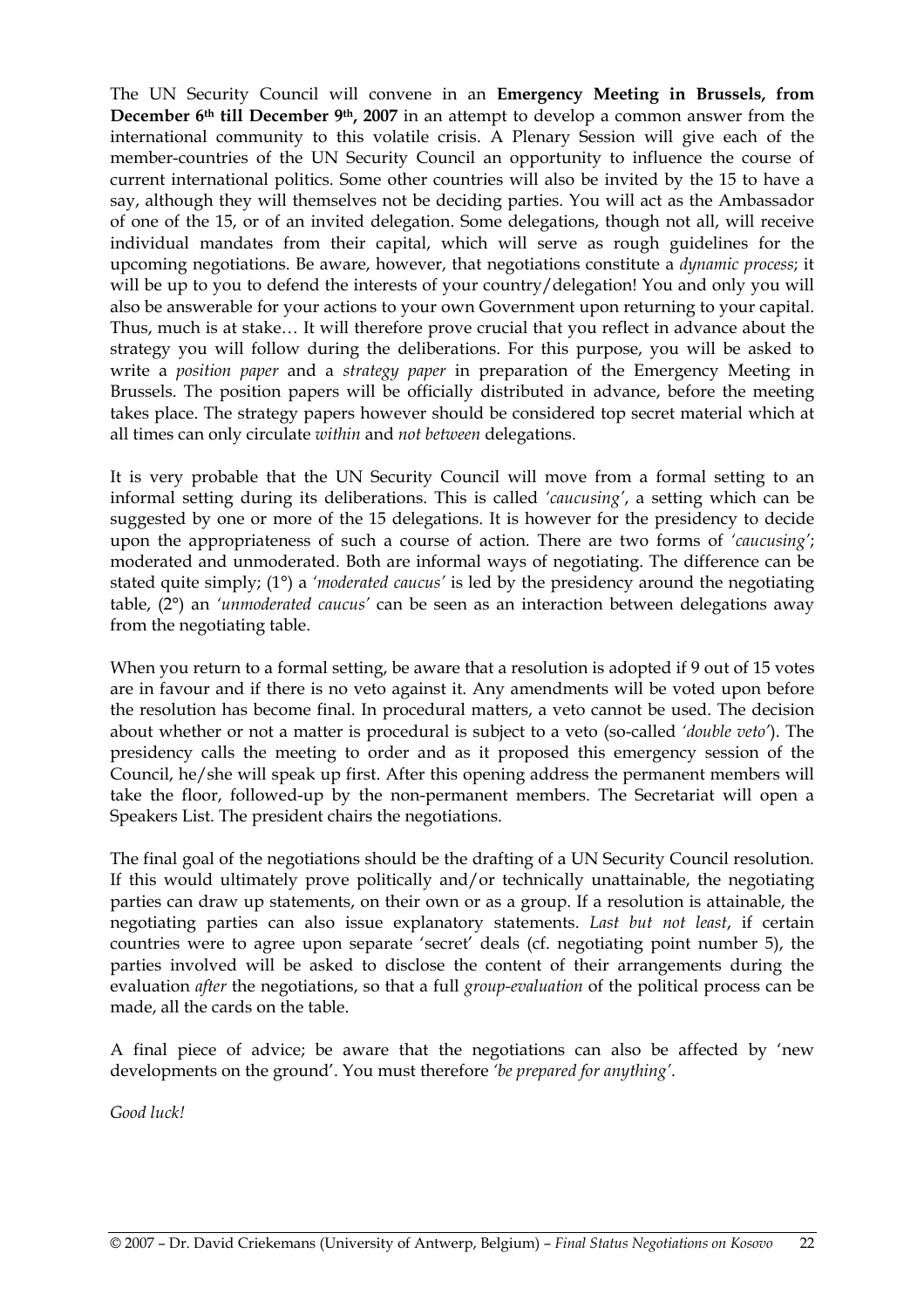# **ANNEX**

# **Other Relevant Facts**

## **Secretary-General's Special Envoy for the Future Status Process**

Martti Ahtisaari (Finland)

#### **Special Representative of the Secretary-General**

Joachim Rücker (Germany)

#### **UNMIK**

- Size of UNMIK mission: 483 international, 1,967 national, 142 UN volunteers as of 30 March.
- Size of OSCE mission: 1,300 staff (310 international and 990 local as of 39 September 2006) (Pillar 3) and 447(114 international and 333 local staff as of 31 March 2007) (Pillar 4)
- Size of EU mission: 125 international staff, 336 local staff

#### **Cost**

US\$2.17 billion for fiscal year 2006-2007 (not including OSCE, EU and NATO expenditures)

#### **KFOR (NATO FORCE)**

General Roland Kather (Germany)

#### **Size and Composition of Mission**

- Size: 16,000 troops
- NATO countries: Belgium, Bulgaria, Czech Republic, Denmark, Estonia, France, Germany, Greece, Hungary, Italy, Latvia, Lithuania, Luxembourg, Netherlands, Norway, Poland, Portugal, Romania, Slovakia, Slovenia, Spain, Turkey, UK, US
- Non-NATO countries: Argentina, Armenia, Austria, Azerbaijan, Finland, Georgia, Ireland, Morocco, Sweden, Switzerland, Ukraine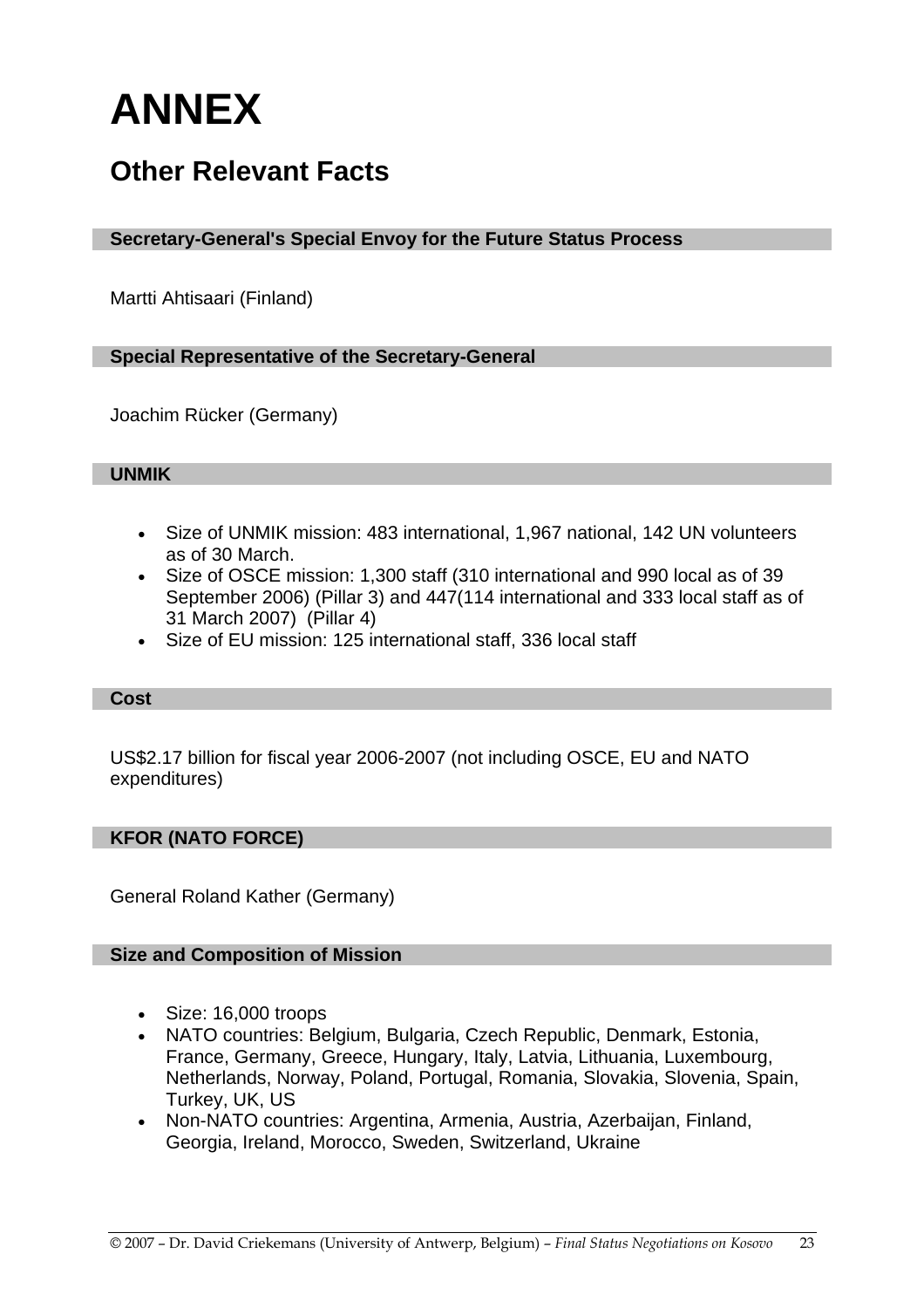# **UN Documents**

## **Security Council Resolutions**

- S/2007/437 (17 July 2007) was the draft resolution on Kosovo. **see further for the full text of this resolution, which was withdrawn on July 20th, 2007**
- S/RES/1244 (10 June 1999) authorised NATO to secure and enforce the withdrawal of Yugoslav (FRY) forces from Kosovo and established UNMIK.

#### **Selected Presidential Statements**

• S/PRST/2005/51 (24 October 2005) declared it was time to begin the political process to determine the future status of Kosovo.

#### **Selected Letters**

- A/61/927 S/2007/312 (25 May 2007) was the letter from the Permanent Representative of Serbia to the Secretary-General containing the proposal to start a new stage of negotiations on the status of Kosovo.
- S/2007/220 (19 April 2007) was the letter from the Council president to the Secretary-General with the terms of reference and composition of the mission to Kosovo.
- S/2007/168/Add.2 (26 March 2007) was the letter from the Secretary-General to the Council president on where to view the map of cadastral zones referred to Ahtisaari's report.
- S/2007/168 and Add. 1 (26 March 2007) was the letter transmitting Ahtisaari's report on Kosovo's future status and the Comprehensive Proposal for the Kosovo Status Settlement.
- S/2007/130 (6 March 2007) was the letter reporting on the operations of the Kosovo Force from 1 to 31 December 2006.

#### **Selected Reports**

- S/2007/395 (29 June 2007) was the latest report of the Secretary-General on UNMIK.
- S/2007/256 (4 May 2007) was the report of the Security Council on the Kosovo mission.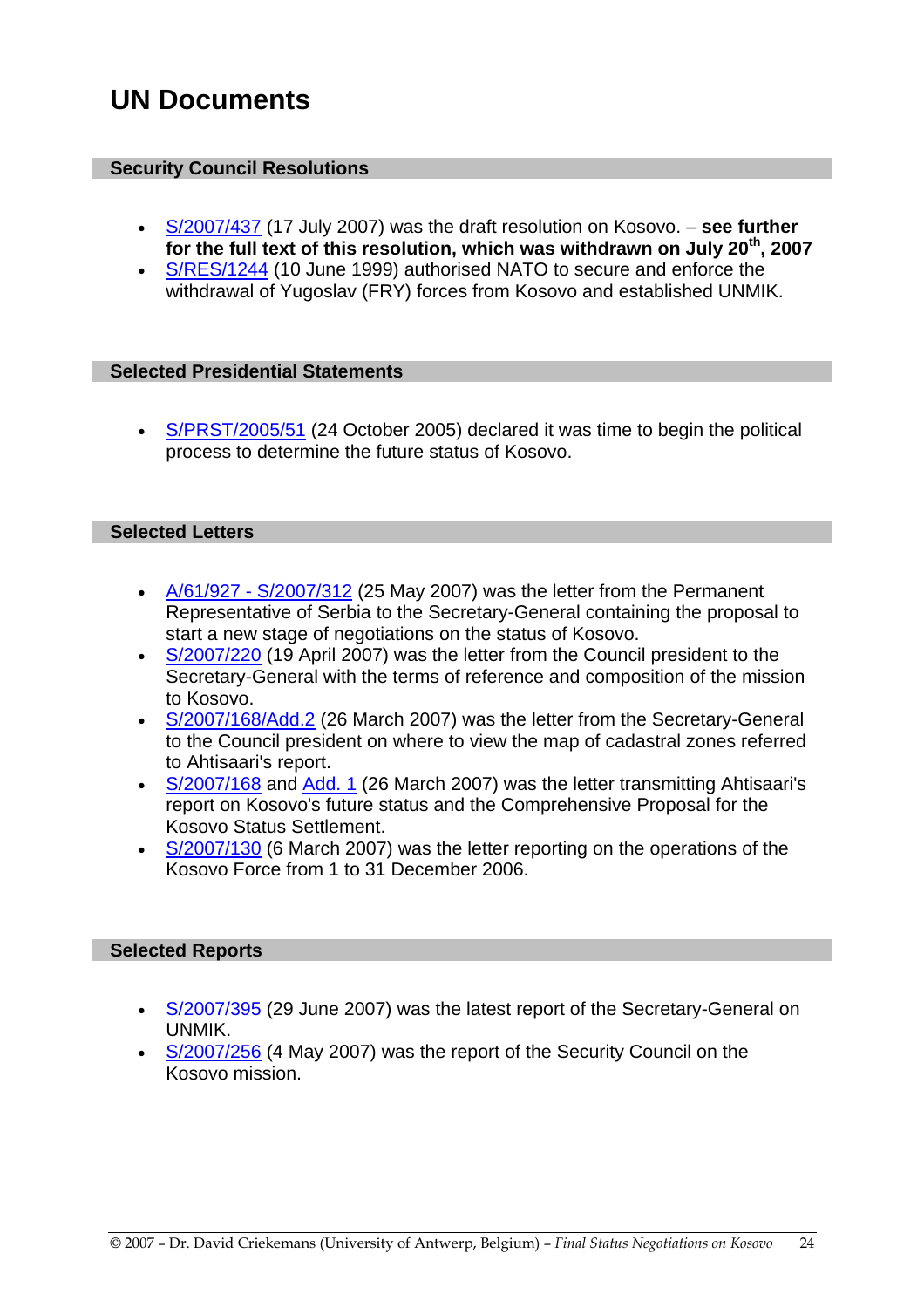

**17 July 2007** 

Original: English

## **Belgium, France, Germany, Italy, United Kingdom of Great Britain and Northern Ireland and United States of America: draft resolution**

*The Security Council*,

*Bearing in mind* the purposes and principles of the Charter of the United Nations, and the primary responsibility of the Security Council for the maintenance of international peace and security,

*Recalling* its resolutions 1160 (1998) of 31 March 1998, 1199 (1998) of 23 September 1998, 1203 (1998) of 24 October 1998, 1239 (1999) of 14 May 1999, and 1244 (1999) of 10 June 1999, and the relevant Statements of its President, in particular its statement of 24 October 2005 (S/PRST/2005/51),

*Recalling* the Security Council's missions on the Kosovo issue, particularly the mission undertaken from 25 to 28 April 2007, which provided the Security Council with an opportunity to gain first-hand information on the situation in Kosovo, and its report of 4 May 2007 (S/2007/256),

*Recognizing* the specific circumstances that make Kosovo a case that is sui generis resulting from the disintegration of the former Yugoslavia, including the historical context of Yugoslavia's violent break-up, as well as the massive violence and repression that took place in Kosovo in the period up to and including 1999, the extended period of international administration under resolution 1244, and the UN-led process to determine status, and that this case shall not be taken as a precedent by the Security Council,

*Reaffirming* its commitment to a multi-ethnic and democratic Kosovo, which will reinforce regional stability,

*Recalling* the Guiding Principles of the Contact Group,

*Recognizing* the progress that has been achieved in the implementation of the standards for Kosovo, and calling for their continued implementation in accordance with the European Partnership and the Comprehensive Proposal for the Kosovo Status Settlement (S/2007/168/Add.1),

*Reaffirming* the urgent necessity for more progress on the return of internally displaced persons and refugees,

*Underscoring* its determination not to tolerate violence, provocation or intimidation,

*Recalling* the jurisdiction and mandate of the International Criminal Tribunal for the Former Yugoslavia, and the need for full cooperation with it,

*Underlining the importance* of the EU-Western Balkans Summit Declaration adopted in Thessaloniki in June 2003, and welcoming the reaffirmation by the European Union of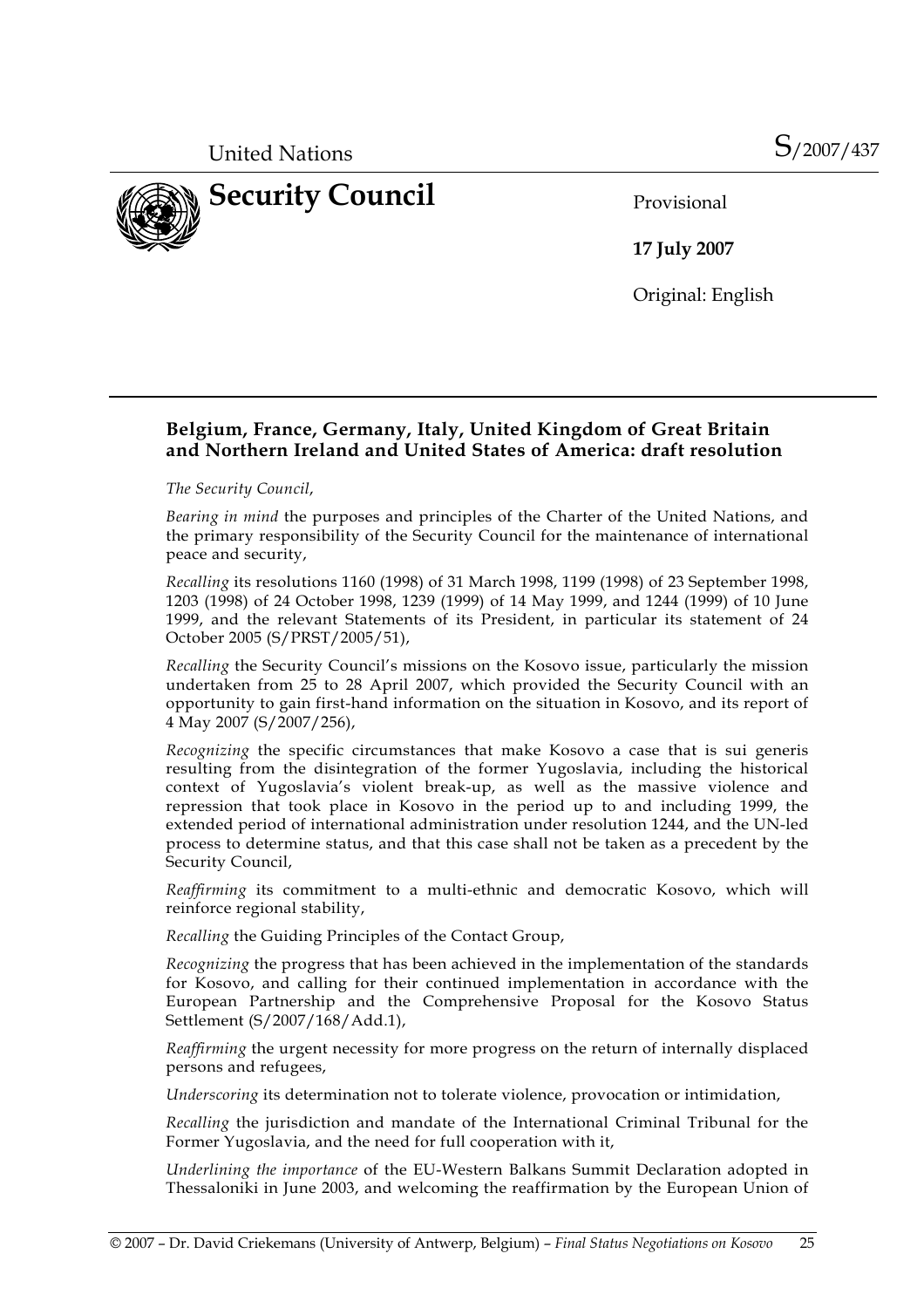its commitment to providing the countries of the region a concrete, tangible European perspective,

*Reaffirming* the important role of women in the prevention and resolution of conflicts and peacebuilding, as reflected in its resolution 1325 (2000) of 31 October 2000,

*Acknowledging* that the status quo in Kosovo is not sustainable,

*Determining* that the unresolved situation in Kosovo continues to constitute a threat to international peace and security,

*Acting* under chapter VII of the Charter of the United Nations,

 1. *Expresses its appreciation* to the Secretary-General's Special Envoy for his Report on Kosovo's Future Status (S/2007/168) and his Comprehensive Proposal for the Kosovo Status Settlement (S/2007/168/Add.1);

 2. *Takes note* of the declaration of the Kosovo Assembly of 5 April 2007, concerning the Special Envoy's proposals, and *recalls* the commitments therein to the rights of communities and their members;

 3. *Welcomes* the willingness of participants in the Contact Group, including the European Union, to encourage and facilitate a further 120-day period of negotiations following adoption of this resolution, in support of the Secretary-General and his Special Envoy, to determine whether common ground can be found, *calls upon* the parties to engage constructively, *requests* the Member States referred to above to brief the Council on developments, and *affirms* its readiness to review the situation further in light of those negotiations;

 4. *Welcomes* the willingness of interested parties to appoint an International Civilian Representative ("ICR"), who shall be the same person as the Special Representative of the European Union; of the European Union to establish a European Security and Defense Policy Rule of Law mission ("ESDP Mission"); and of NATO to continue leading an International Military Presence ("IMP");

 5. *Expresses its appreciation* to the international civil presence in Kosovo for its efforts during the period of interim administration of Kosovo under resolution 1244 (1999), and *decides* that the mandate of the international civil presence shall terminate at the end of a 120-day transition period following adoption of this resolution and that the existing international civil presence shall implement with the ICR and ESDP during this period all appropriate arrangements for the details and modalities of the transition;

 6. *Decides* that the powers and authorities of the ICR shall include powers and authorities to advance democratic, effective and inclusive governance and institutions, the rights of Communities and their members, decentralization of local government, justice and the rule of law, protection of religious and cultural heritage, protection of property rights and the general welfare of the people, and to supervise the decisions of the relevant authorities in Kosovo in this regard and ensure full respect for these principles, *calls upon* the ICR to establish appropriate mechanisms to help coordinate the activities of other international actors, and also *calls upon* other international actors to support the ICR's efforts, particularly by providing information relevant to the exercise of the ICR's functions;

 7. *Authorizes* the establishment of a European Union ESDP Mission and decides that the Mission shall have powers and authorities set forth in Annex I of this resolution after the end of the transition period referred to in paragraph 5;

 8. *Notes* that the international security presence established under resolution 1244 shall continue to be authorized to carry out its responsibilities for a 120-day transition period following the adoption of this resolution, and *decides* that after completion of this period its powers and authorities shall be those of the IMP and that it shall have the powers and authorities set forth in Annex II to this resolution, and that it shall be authorized to use all necessary means to carry out its responsibilities;

 9. *Urges* the ESDP Mission and the IMP to provide mutual support and, together with the ICR, to coordinate closely on security-related issues in Kosovo;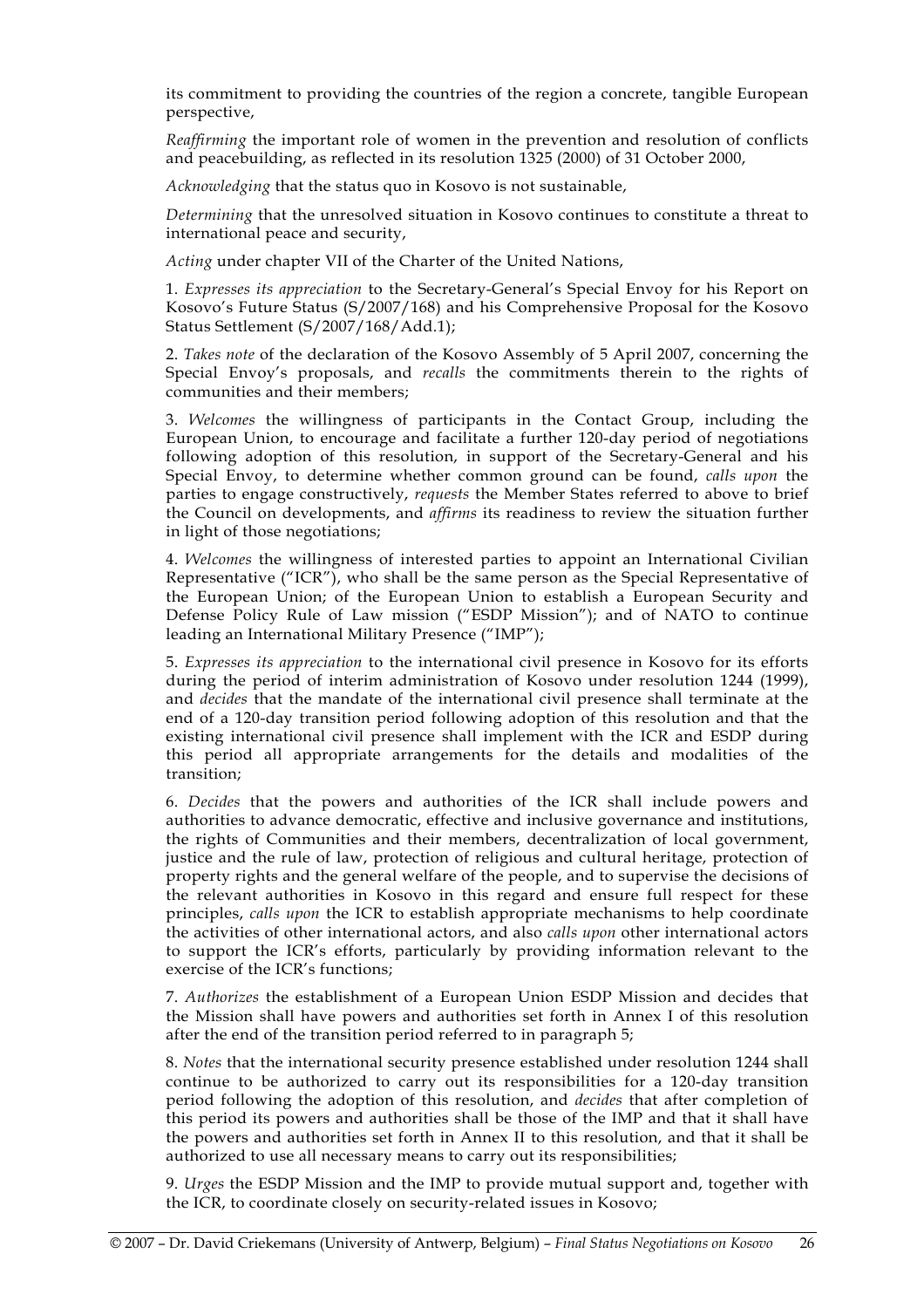10. *Decides* that the ICR and the ESDP Mission, and their personnel (and their families), premises, archives and other property, shall have the same privileges and immunities as are enjoyed by a diplomatic mission and its personnel (and their families), premises, archives and other property under the Vienna Convention on Diplomatic Relations, and that the IMP shall have the status, privileges and immunities currently provided to the international security presence under UNMIK Regulation 2000/47;

 11. *Requests* the ICR to report periodically to the Council, beginning with the first report three months following the adoption of this resolution;

 12. *Urges* the Secretary-General to appoint promptly a separate Special Envoy to provide a report to the Secretary-General and the Security Council on the situation concerning refugees and internally displaced persons in the region, and on issues related to missing persons;

 13. *Requests* the Organization for Security and Cooperation in Europe to continue to maintain a Mission in Kosovo, including a comprehensive field presence, to support the democratic development of Kosovo and the work of the ICR;

14. *Decides* to remain actively seized of the matter.

## **Annex I**

## **ESDP Mission**

- 1. The ESDP Mission shall assist Kosovo authorities in their progress towards sustainability and accountability and in further developing and strengthening an independent judiciary and police, ensuring that these institutions are free from political interference and in accordance with internationally recognized standards and European best practices. It shall provide mentoring, monitoring and advice in the area of the rule of law generally, while retaining certain powers, in particular, with respect to the judiciary, police, customs and correctional services, under modalities and for a duration to be determined by the Council of the European Union.
- 2. The ESDP Mission shall, under the direction of the European Union Special Representative (EUSR), be authorized to:

 (a) Ensure that cases of war crimes, terrorism, organized crime, corruption, inter-ethnic crimes, financial/economic crimes, and other serious crimes are properly investigated according to the law, including, where appropriate, by international investigators acting with Kosovo authorities or independently;

 (b) Ensure that cases described in paragraph (a) are properly prosecuted including, where appropriate, by international prosecutors acting jointly with Kosovo prosecutors or independently. Case selection for international prosecutors shall be based upon objective criteria and procedural safeguards, as determined by the Head of the ESDP Mission. International prosecutors shall serve in accordance with Kosovo law;

 (c) Ensure that cases described in paragraph (a) and property related civil cases are properly adjudicated, including, where appropriate, by international judges sitting independently or on panels with Kosovo judges in the court which has jurisdiction over the case. Case selection for adjudication involving international judges shall be based upon objective criteria and procedural safeguards, as determined by the Head of the ESDP Mission. International judges shall enjoy full independence in the discharge of their judicial duties and shall serve within the Kosovo judicial system in accordance with the law;

 (d) Ensure that decisions of cases described in paragraph (a) are properly enforced according to the law by the competent Kosovo authorities;

 (e) Assume other responsibilities independently or with the competent Kosovo authorities to ensure the maintenance and promotion of the rule of law, public order and security;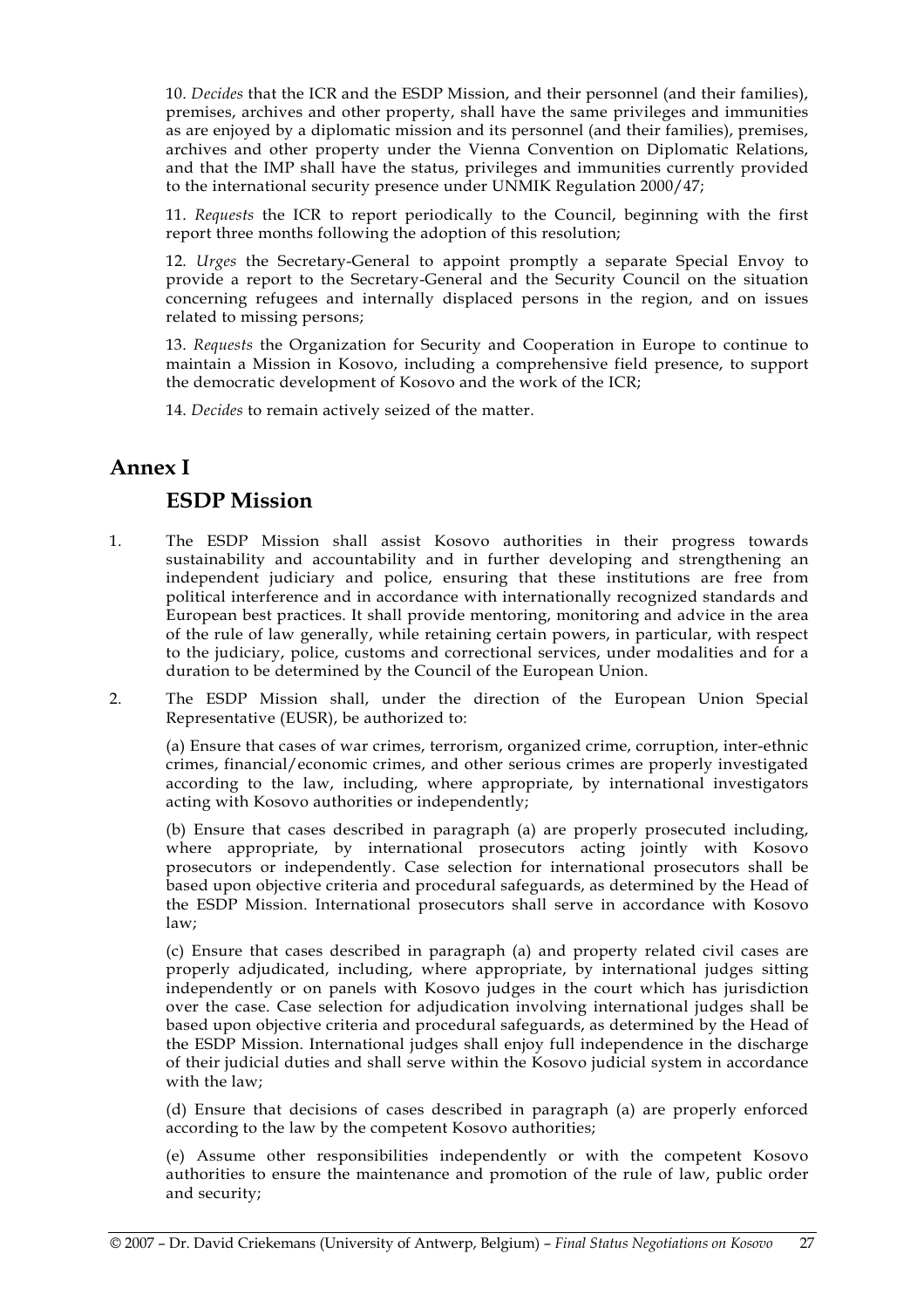(f) In consultation with the ICR, reverse or annul operational decisions taken by the competent Kosovo authorities, as necessary, to ensure the maintenance and promotion of the rule of law, public order and security;

 (g) Monitor, mentor and advise on all areas related to the rule of law, and the Kosovo authorities shall facilitate such efforts and grant immediate and complete access to any site, person, activity, proceeding, document, or other item or event in Kosovo;

 (h) Appoint ESDP mission personnel to perform the functions accorded to the ESDP Mission.

- 3. The Head of the ESDP Mission shall be appointed by the Council of the European Union.
- 4. The Head of the ESDP Mission may establish whatever presence he or she deems necessary, at a central and/or local level, to ensure full implementation of the tasks set out in section 2 of this Annex.
- 5. The ESDP Mission shall have a unified chain of command.
- 6. Kosovo shall facilitate all appropriate assistance to the ESDP Mission necessary for the efficient and effective discharge of its duties, including the provision of logistical and administrative support as necessary.

## **Annex II**

## **International Military Presence**

1. The International Military Presence (IMP) shall be authorized to:

 (a) Ensure the security of Kosovo from external threats until Kosovo institutions can take responsibility;

 (b) Provide a safe and secure environment throughout the territory of Kosovo, in conjunction with the ICR and in support of the Kosovo institutions until such time as Kosovo's institutions are capable of assuming responsibility, on a case-by-case basis, for the security tasks performed by the IMP;

 (c) Supervise and support, with the assistance of others, the establishment and training of the Kosovo Security Force (KSF); this would include vetting potential members to ensure professionalism; striving to achieve appropriate ethnic representation, and, the right of sanction for inappropriate conduct of members of the KSF in coordination with the ICR;

 (d) Support, and coordinate closely with the work of the ICR, as well as providing military advice to the ICR;

 (e) Assist and advise with respect to the process of integration in Euro-Atlantic structures;

 (f) Within means and capabilities, and until tasks can be relinquished to others under programmes to be agreed, assist local authorities and the ICR in:

- (i) Responding to violent extremists;
- (ii) Ensuring freedom of movement;
- (iii) Facilitating refugee return;
- (iv) Removing, safeguarding and destroying unauthorized weapons;
- (v) Protecting designated religious and cultural sites;
- (vi) Conducting border monitoring duties as required; and
- (vii) Providing support, on a case-by-case basis, to the international community and key civil implementation organizations, in the fulfilment of their respective mandates;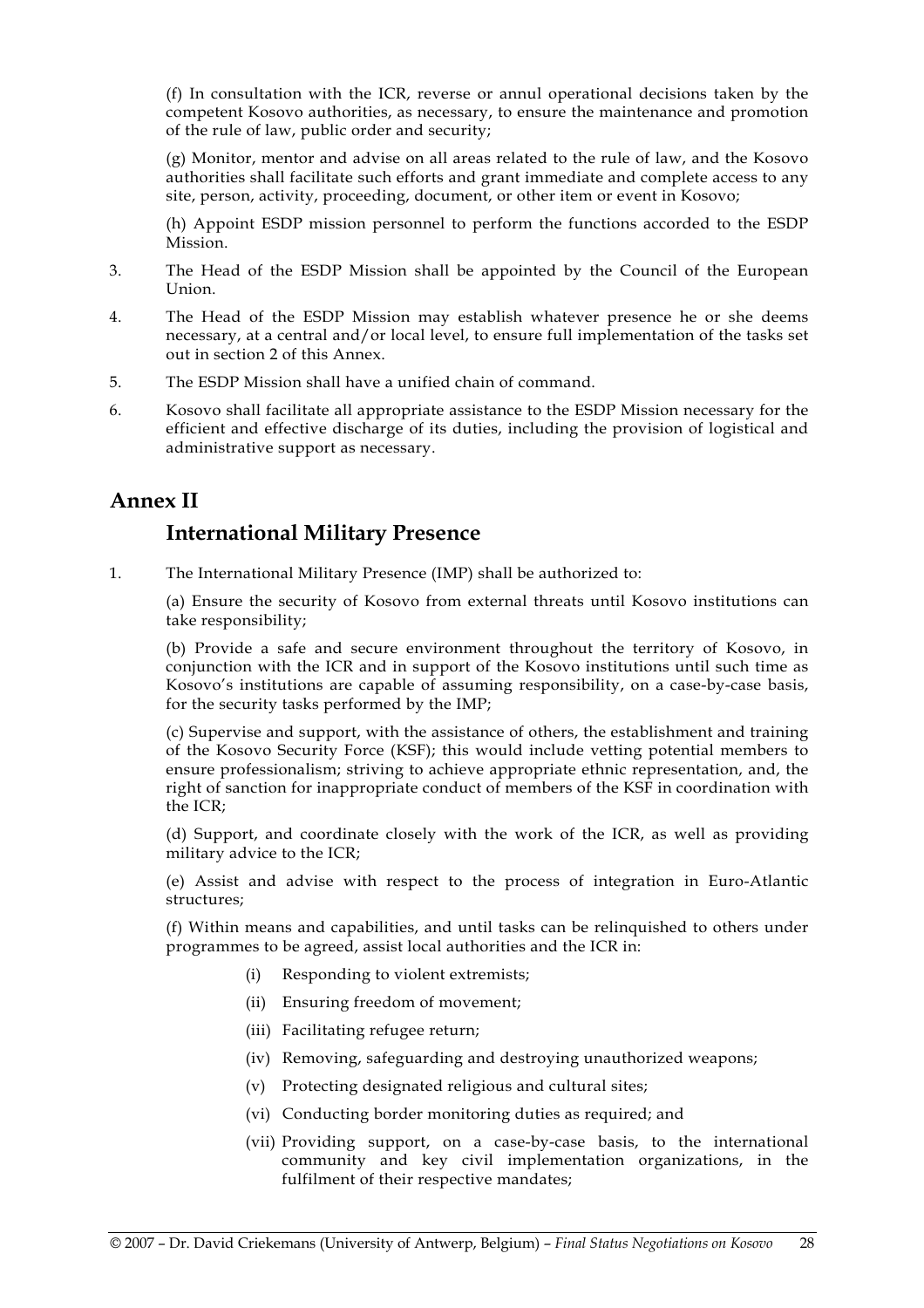(g) Supervise, monitor and have executive authority over the KSF until the Force is judged by the IMP, in coordination with the ICR, to be self-sustaining and capable of fulfilling its assigned tasks in accordance with international standards;

 (h) In consultation with the ICR and Kosovo, have executive authority over the KPC, and to decide on the timing of the KPC's dissolution;

 (i) Continue the established practice of the current Joint Implementation Commission with the Republic of Serbia. Over time, the activities of the Joint Implementation Commission will be subsumed by a new Joint Military Commission with authorities from Kosovo and the Republic of Serbia to address military security issues of common concern;

 (j) Establish confidence-building measures between the KSF and defence institutions of the Republic of Serbia, in coordination with the ICR;

 (k) In the longer term, remain engaged with the KSF to provide advice aimed at Kosovo's further integration into Euro-Atlantic security structures and the involvement of elements from the security force in internationally mandated missions;

 (l) Support the development of structures and expertise in Kosovo to ensure the effective civilian control and management over the KSF, in particular in the areas of strategy development, force planning, personnel management, Planning, Programming and Budgeting (PPBS), exercise planning and procurement.

- 2. The IMP will operate under the authority and be subject to the direction and political control of the North Atlantic Council through the NATO Chain of Command. The IMP shall have a unified chain of command.
- 3. In fulfilling the IMP's responsibilities, the Head of the IMP shall have the authority, without interference or permission, to do all that he/she judges necessary and proper, including the use of military force, to protect the IMP and other designated personnel and to carry out its responsibilities. The Head of the IMP is the final authority in theatre regarding military tasks of the IMP.
- 4. The IMP will have the following authorities:

 (a) The right to carry out its responsibilities as it deems appropriate, including the use of all necessary force where required and without further sanction, interference or permission;

 (b) The right to exercise complete and unimpeded freedom of movement throughout Kosovo, by any means;

 (c) The right to re-establish immediate and full military control of the airspace (or parts thereof) should military requirements so dictate. The Head of the IMP will ensure that Civil Aviation Authority of Kosovo is fully informed about any such decision;

 (d) The right to conduct inspections of premises and facilities in connection with the fulfilment of its tasks;

 (e) The right to approve and supervise, in coordination with the ICR, the establishment of all non-police, security-related forces proposed by Kosovo;

(f) The right to take action as it deems appropriate in support of its mandate.

5. In all cases, the authorities of the IMP will be kept under review and, after consultation with the relevant parties and decision by the NAC, adjusted accordingly, on a case-bycase basis, as Kosovo institutions develop capacity and increase ownership and responsibility.